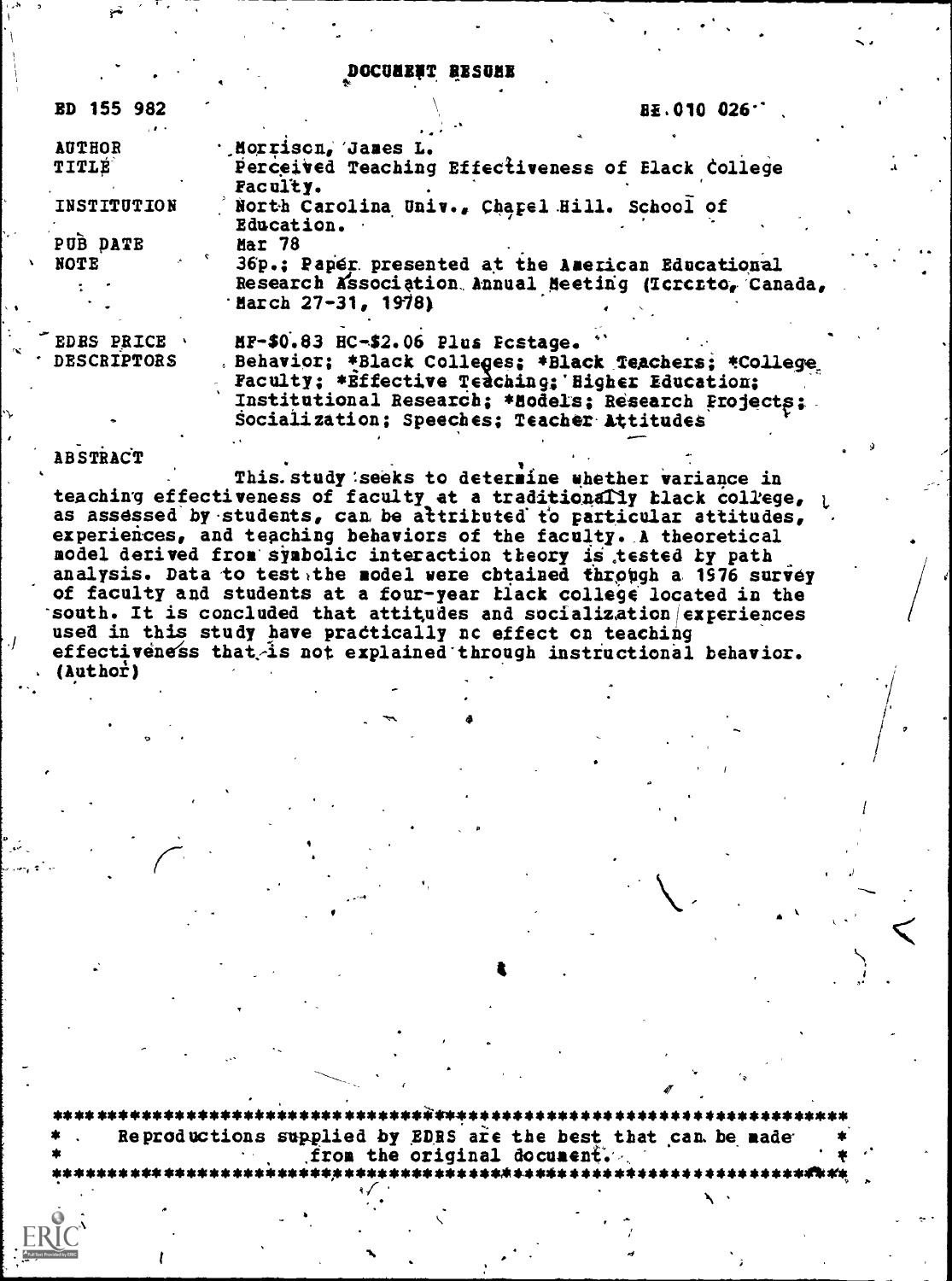015598

# Perceived Teaching Effectiveness of Black College Faculty

"PERMISSION TO REPRODUCE THIS<br>MATERIAL HAS BEEN GRANTED BY

 $\sim$ 

TO THE EDUCATIONAL RESOURCES INFORMATION CENTER (ERIC) AND **USERS OF THE ERIC SYSTEM "** 

# James L. Morrison Professor of Education<br>Division of Organizational Development and Institutional Studies School of Education The University of North-Carolina at Chapel Hill

US OEPARTMENT OF HEALTH,<br>EQUCATION & WELFARE<br>NATIONAL INSTITUTE OF<br>EQUCATION

THIS DOCUMENT HAS BEEN REPRODUCED EXACTLY AS RECEIVED FROM<br>THE PERSON OR ORGANIZATION ORIGINATING IT POINTS OF VIEW OR OPINIONS<br>STATED DO NOT NECESSARILY REPRODUS<br>SERITOFFICIAL NATIONAL INSTITUTE OF<br>EQUCATION POSITION OR P

 $E_{\cal O}/\sigma$  d2

Printed in the United States of America '

Paper prepared for presentation at the 1978 Annual Meeting of the American Educational Research Association, Toronto, March 27-31.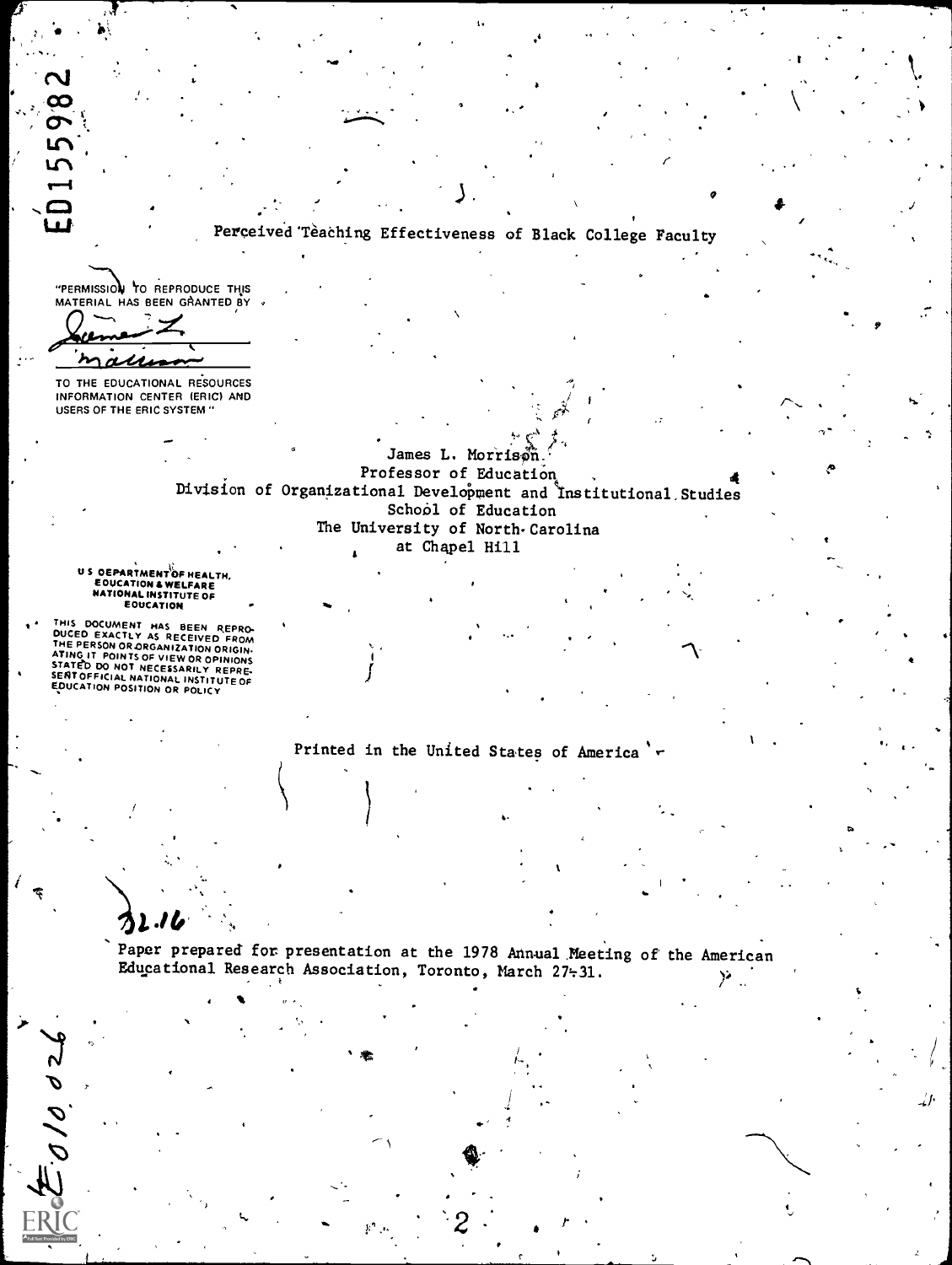Perceived Teaching Effectiveness of Black College Faculty

Most predominantly black colleges<sup>2</sup> in this country were established after the Civil War by the Freedman's Bureau and by religious groups. Lo assist emancipated black slaves (Holmes, 1934; Miller, 1932; Perry, 1975; Robinson, 1935). For many years these institutions were the major avenue for higher education for black professionals, many of whom provided leadership for the black community in a dualistic society.

The advent of affirmative action guidelines by the federal government stimulated traditionally white colleges and universities to not only open admission to blacks, but to actively recruit and financially support academically successful black students. The effect of these policies has been that a substantial majority of high achieving black students now attend white colleges (Blumenfeld, 1968; McGrath, 1965).

Correspondingly, the majority of students at black colleges fall about one standard deviation below the national norms in academic achievement (Parmeter, 1975). In addition, some two-thirds of these students come from families with less than \$5,200 family income. One-third of the fathers and mothers of black college students are domestic workers or are laborers, and one-third of the fathers have only a grade school education (Cheek, 1970). Thus, the clientele of black colleges consists of a large number of lower class students, particularly as compared to their white college counterparts.

Proponents of black colleges, in the face of increasing federal pressure for integration of the faculty and student body in order to meet affirmative action guidelines, maintain that predominantly black institutions are superior to predominately white institutions in assisting black youth with educationally and economically disadvantaged backgrounds to participate in the contest for upward mobility. For example, when the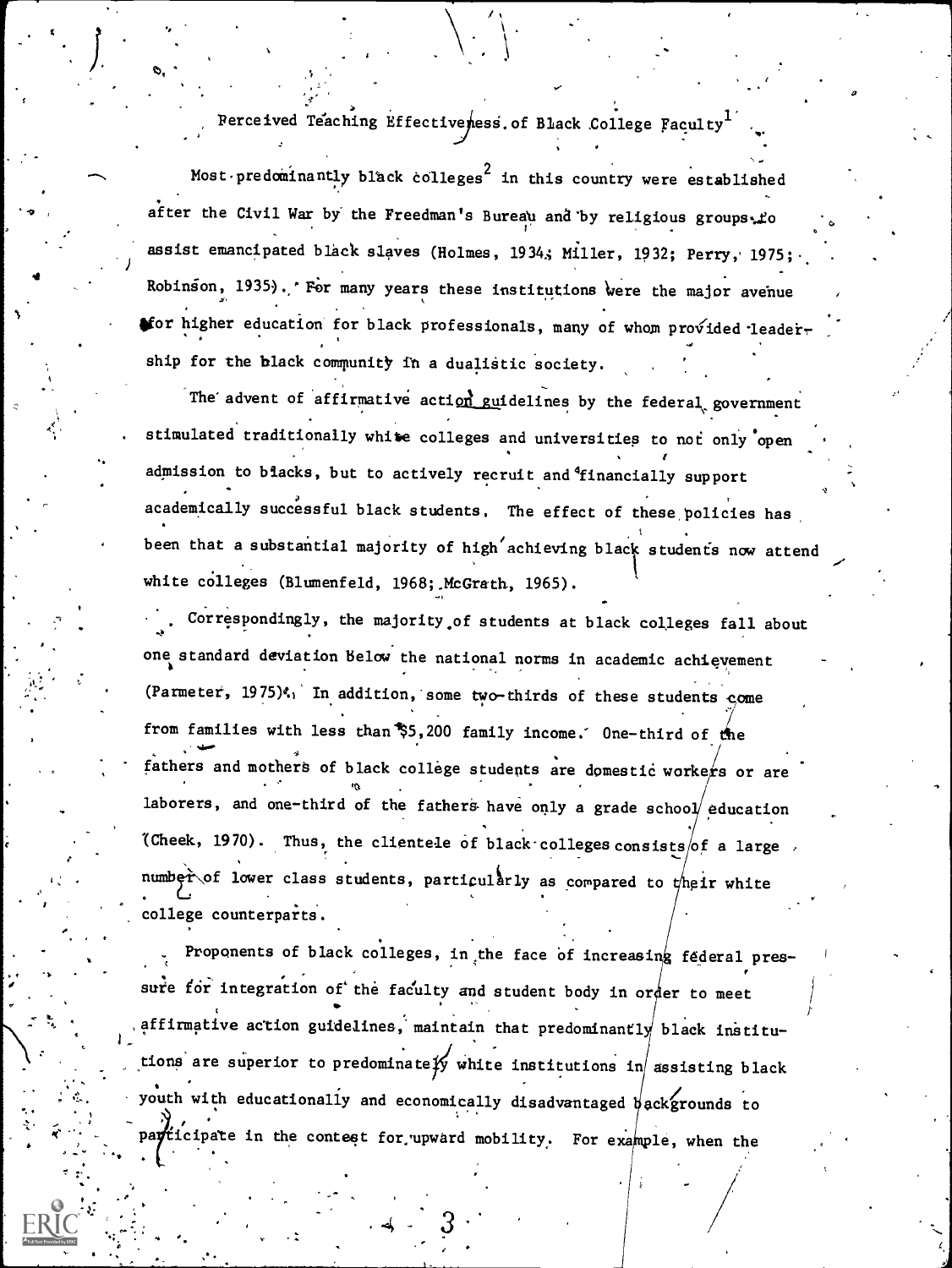student and faculty are predominantly black, there are no racial barriers to overcome. Too, other black students and faculty members may provide successful role models and a sense of pride and security for students who have attended small, rural secondary schools and/or who have not performed well academizally in the past. Finally, the black college offers a setting where special academic remedial needs may be met by faculty members who have had experience in dealing with black students who come from similar backgrounds (Butler, 1975).

In order to provide substance to this argument, it is important that black colleges employ faculty who are effective in dealing with a variety of students, particularly those considered academically handicapped. Ideal faculty members are not concerned with the scholastic entrance requirements of the institution, but welcome the fact that an "open" admissions posture will encourage and enable disadvantaged/black youth to attend college. Correspondingly, although there is some concern about academic standards, they are more concerned with assisting academically deficient students to be successful in a college. In addition, the ideal faculty member should be able to deal with the complexities of instructing such students gind be capable of implementing the hard and soft-ware of modern instructional technology. It follows that administrators in black colleges examine the credentials and letters of recommendation of applicants for faculty positions for evidence of the attitudes and skills ideal faculty members should have, and base their recommendations for hiring, tenure, and promotion on their appraisal of the extent to which faculty members demonstrate these qualities.

The purpose of this paper is to empirically examine the question of whether this conception of the "ideal" faculty member describes the more effective teacher in the black college setting. 'Specifically, our objective is to ascertain whether variance in teaching effectiveness, as assessed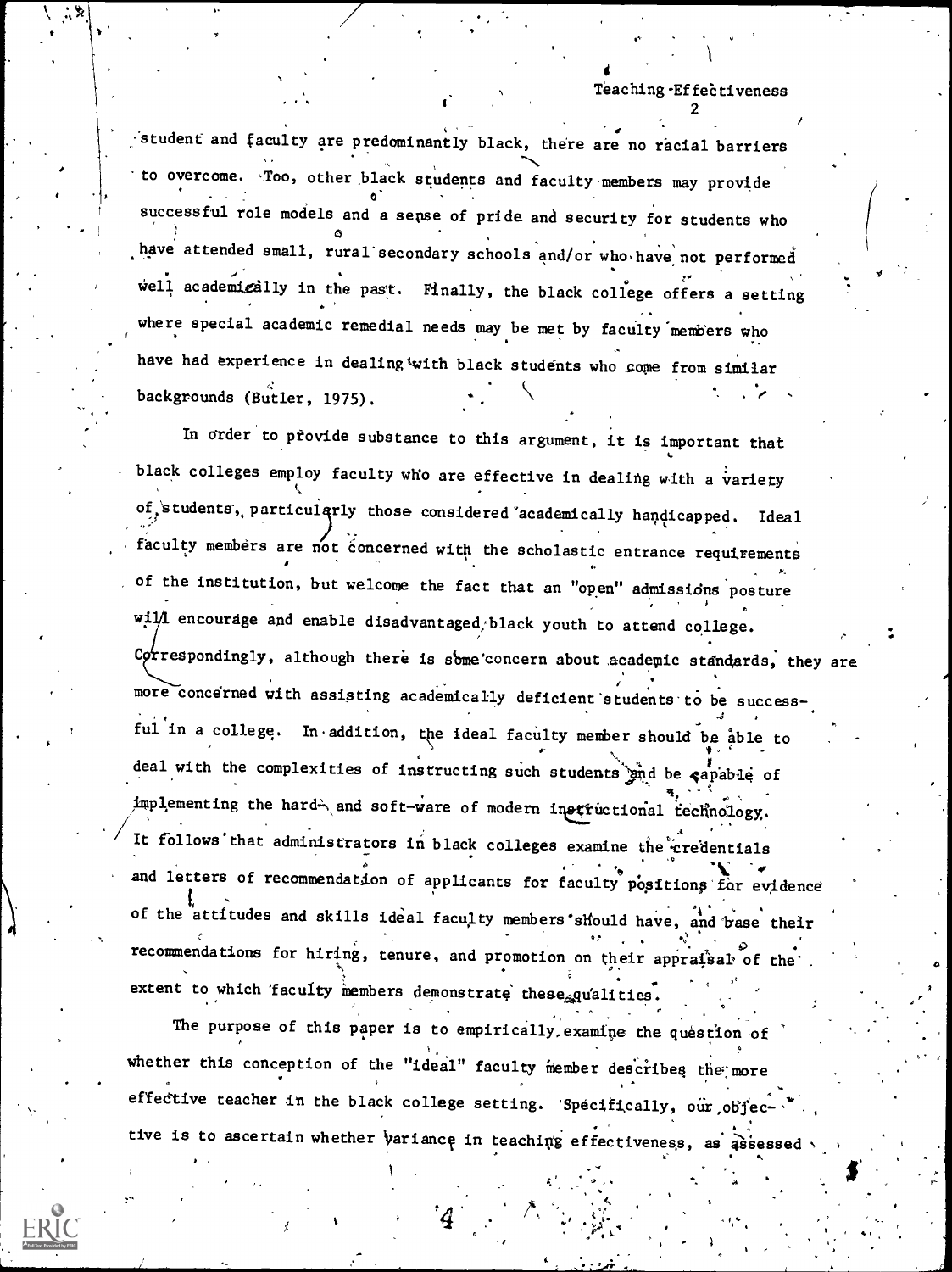3

a militar

by. students, can be attributed to particular socialization experiences and/ or attitudes and behaviors of faculty members employed  $\sharp$ n black colleges.

. r

k.

A review of literature related to the specific objective of this paper was non-productive, i.e., studies exploring the relationship of socialization experiences, attitudes, teaching behaviors, and perceived teaching , - 7 effectiveness of faculty in black colleges could not be located. However, Morrison and Friedman (1978) in a secondary analysis of data collected on community college faculty in Pennsylvania found the relationships between socialization experiences and selected attitudes of faculty as independent  $\qquad \rightarrow \quad$ for the state of the state of the state of the state of the state of the state of the state of the state of the variables and perceived teaching effectiveness as the dependent variable to be non-existant. However, they were unable to include teaching behavior as , a variable in this analysis and, therefore, suggested that further research on this issue should include teaching behavior and  $\beta$  replicated on different populations of faculty and students in higher education. This study represents such an attempt.

### Theoretical Considerations

The framework underlying this study asserts that it is largely through specific socialization experiences that knowled  $\ddot{\mathbf{g}}$ , values, and attitudes are acquired (Manis & Meltzer, 1967; Mead, 1934 Strauss, 1956). Viewed within this perspective, the attitudes of black college faculty toward the role of the black college are the results of interactional extriences which occurred in their work settings. This $\frac{3}{2}$ leads to an assertion that strategic and the strategic strategic specified attitudes vary according to the so $\tilde{c}$ ialization experiences of  $\qquad$ individual faculty members.

. One such socialization experience is that of the individual's identification of reference groups (Shibutani, 1961 $j$  p. 61) which are themselves determinants of values and attitudes. These groups may be ones in which an individual actively holds membership or those to which  $s/h$ e aspires.

 $5/$ 

I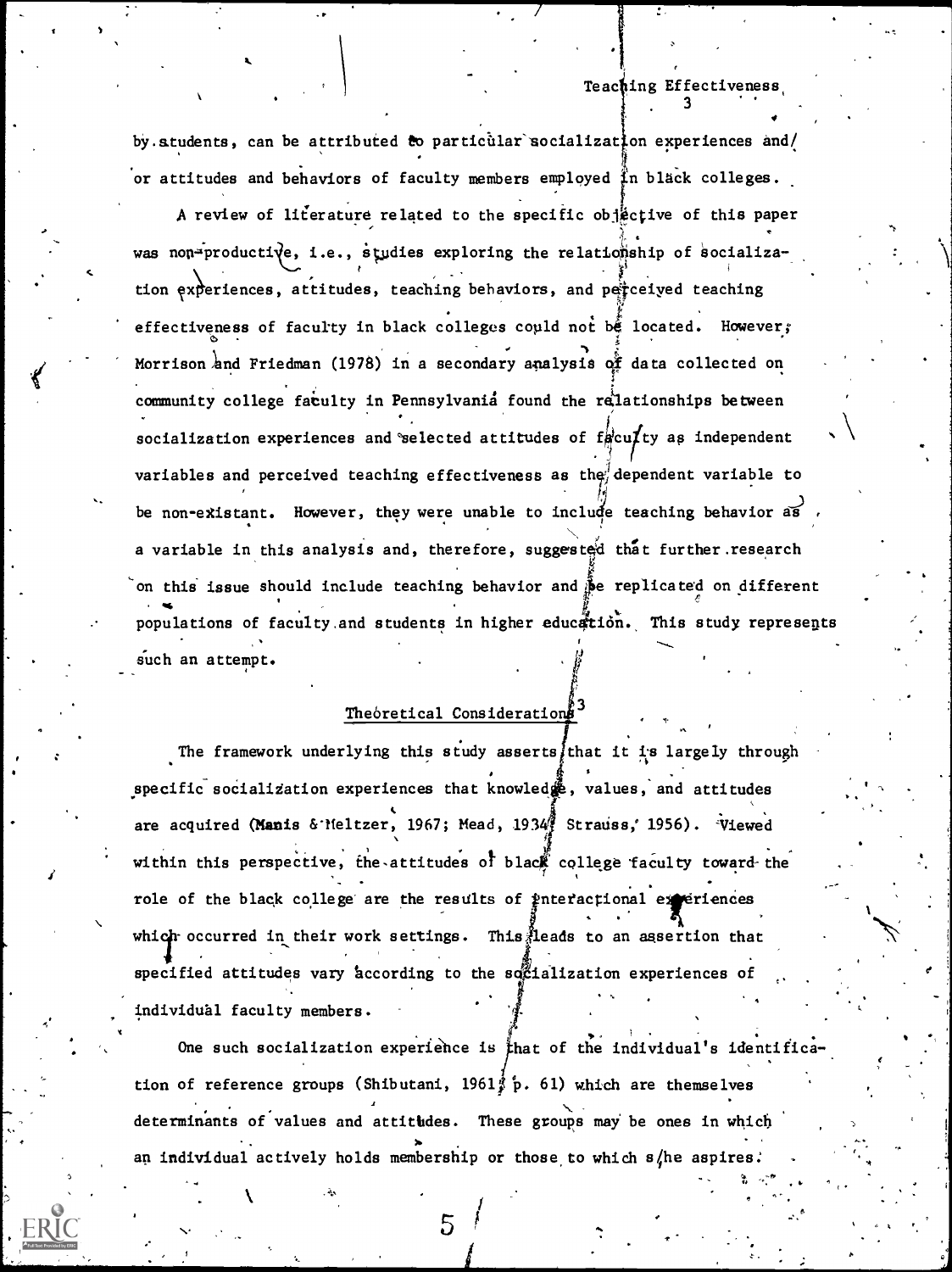4

In essence, reference groups constitute  $\frac{d}{dx}$  reference for the individual. From this perspective, attitudes toward open admissions, liberal retention, and academic standards policies may be viewed as a result of interactional. experiences occurring in the work setting or as the reflection of the prevailing values and attitudes of those occupational reference groups with which the individual identifies.  $\qquad \qquad$ 

Individuals acquire their reference group identity through their socialization experiences. This process has implications for the way in which individuals act to select and create their own social environments. fror example, if black college faculty members attended a black college as students and if they intend to concentrate on teaching, it is likely that black college faculty will serve as their reference group  $f$ , on the other hand, they have had no experience with a black college or intend to concentrate on their research interests, they would be more likely to select faculty other than in the black college as their reference group. It is reasonable to assume that those who have black college faculty as their reference group will accept the notion that the black college should be <sup>s</sup> 4 characterized by open admissions, liberal standards, and an emphasis on student retention and development.

The relationships discussed above are summarized in Figure 1. Socializa-Figure 1 about here

tion experiences are viewed as directly and indirectly affecting acceptance of the black college mission and as directly affecting the adoption of いっちょう アール・プレート こうしん エープリー アール・コーヒー instructional strategies which encourage the'active (as opposed to passive) ,,,. involvement of students in the classroom. An indirect effect arises as socialization experiences cause the adoption of a particular reference group identity which in turn causes acceptance of the black college mission (or concept), and fosters adoption of instructional strategies which induce the

..

 $\mathbf{r}$ 

O

 $\mathcal{L}$  -th  $\mathcal{L}$  -th  $\mathcal{L}$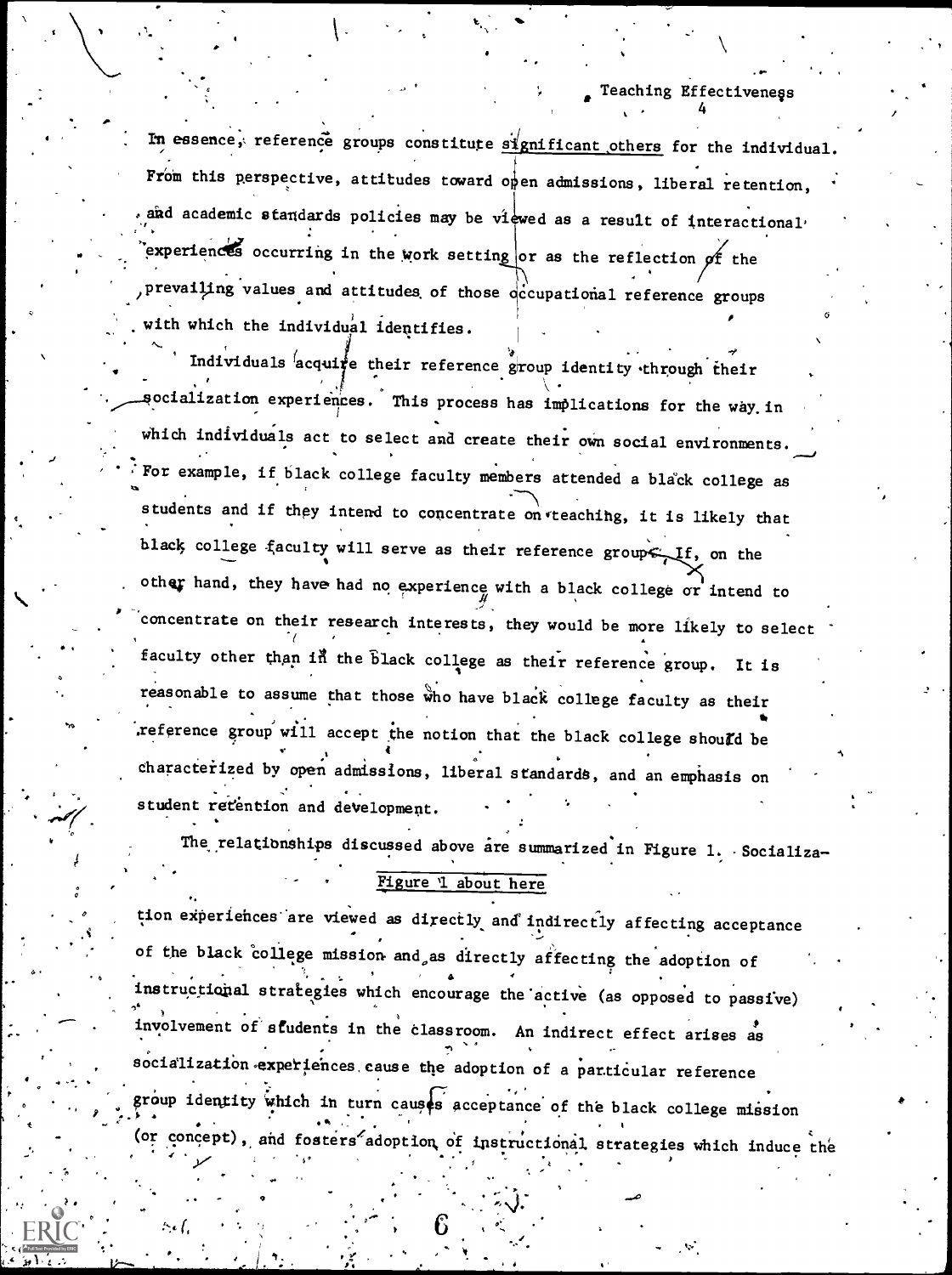active involvement in students in class activities. This involvement, moreover, is positively received by students and is perceived by them to be  $\sim$ more effective instruction than strategies which tend not to involve them. . The contract of the contract of the contract of the contract of the contract of the contract of the contract of the contract of the contract of the contract of the contract of the contract of the contract of the contrac , actively in classroom activities (i.e., lectures). The operational definition  $\qquad \qquad$ . . 5 of these variables and their specific relationship will be given in the empirical model described in the following seation.

Teaching Effectiveness

., '.s',. ,,..-

ti

### METHODOLOGICAL CONSIDERATIONS

## Data Collection

Data to test the theoretical model were acquired through  $a$ 1976 survey of faculty and students at a four-year black college in the students of the students of the studen located in the South. All full-time faculty at this school with a  $\left\lfloor \frac{1}{2} \right\rfloor$ few exceptions<sup>4</sup> (N = 243) were surveyed; 192 of these faculty members  $\ddot{t}$ returned completed faculty and student questionnaires (79% response . completed  $\cdots$ rate). The student survey was administered to  $\mathbf{t}$  o classes of each faculty member randomly selected by the investigator. Since it was administered and' completed in the classroom, the response rate for a given class was quite high. It must be recognized, however, that the student evaluation-of-instructor data is not based.on a true random sample of each faculty member's students.

### Empirical Model

 $\blacksquare$ 

Operational Definition of Variables

Socialization Experiences. From the virtually infinite reservoir of socialization experience proxy indicators, three with strong, plausibility of affecting the extent of acceptance of the black college . concept and the adoption of a black college faculty reference group were selected: race of faculty member (black or nonblack), whether or not the faculty member had taken one or more education courses, and whether or . I. not the faculty member had a doctorate.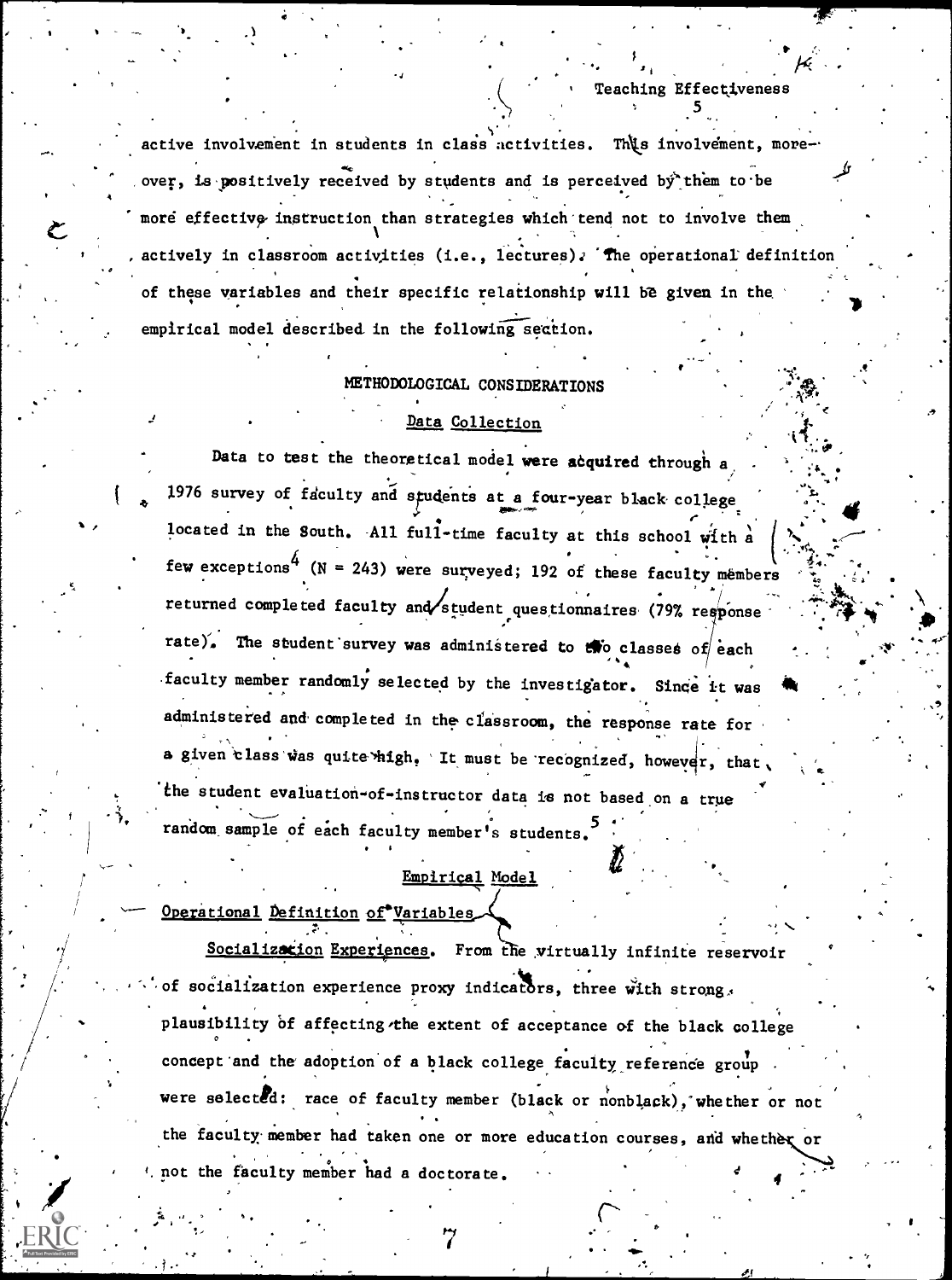st, Ailandischer Strausburg und der Strausburg und der Strausburg und der Strausburg und der Strausburg und de<br>Strausburg und der Strausburg und der Strausburg und der Strausburg und der Strausburg und der Strausburg und<br>1

-\_. .

 $\bullet$  .

. .

 $\sum_{i=1}^N\frac{1}{i}$ ,

i

4

;,

Reference group identity is operationallized as a dichotomous variable by ascertaining where a faculty member would prefer to teach if s/he had  $\rightarrow$ complete freedom of choice, i.e., in a black college or in a university (doctoral degree granting institution). If the latter response was selected, it is inferred that the university faculty serves as that person's reference group: if black college is selected, it is inferred that the faculty of a black college serves as the reference group.

Acceptance of the open-admissions concept is measured using a combination of six-point Likert -scale items. The items constituting this scale were modified from a scale measuring acceptance of the community college concept (Morrison, 1972), because in many respects the two concepts are quite similar, i.e., both institutions are essentially open door institutions with a commitment to assisting academically disadvantaged students develop their talents. Encouraging students to advance themselves socially and academically and to remain in school once they enter'is emphasized over concern with scholastic entrance requirements and upholding academic "standards." The specific items used in this scale were identified both a priori and through the results of a factor analysis of 50 items used previously for acceptance of the community college concept (Morrison, 1972), progressiyism and traditionalism in public school teachers by Kerlinger (1958) as modified by Hill and 'Morrison (1976) for college teachers, and student and subject role. orientations (Morrison, 1972). The items interpreted as measuring . acceptance of the open admissions concept are given in Table 1. Their factor loadings are given in Table 2. Scores for acceptance are

Insert Tables'l and-2 about here

 $\mathcal{L}$ .

 $\circ$  .

 $\lambda$ 

 $\bullet$   $\bullet$ 

 $\mathcal{I}$  and  $\mathcal{I}$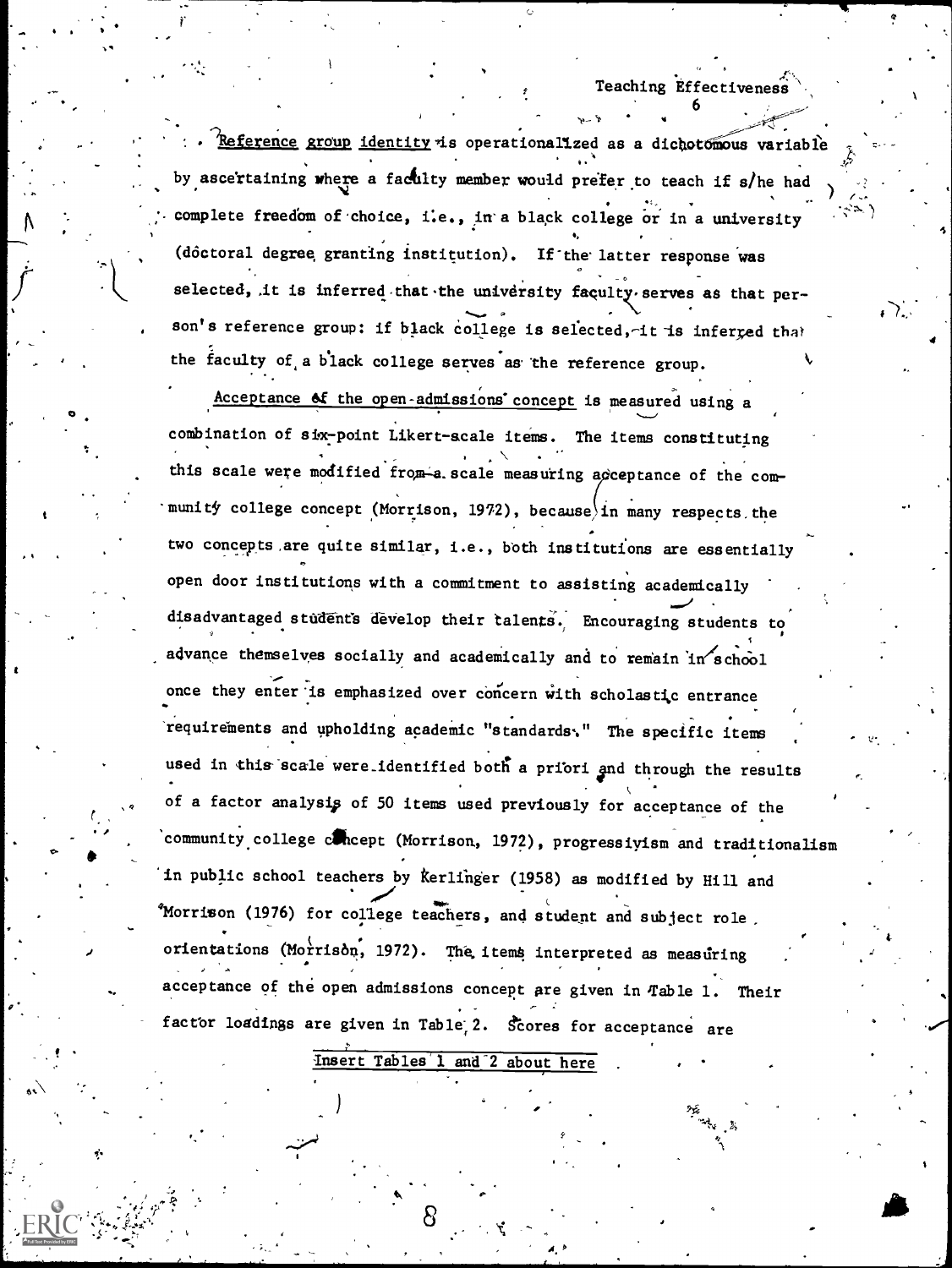.

.

a  $\sim$  calculated by summing standard scores (weighted by factor score/coefficients) for each item in the scale.<sup>6</sup>

Teathing behavior was operationalized from an a priori scale of teach-. ing behaviors administered to each faculty member (see Table 3).

# Insert.Table 3 about here

principal-factor analysis with varimax rotation of these items revealed 5 factors (see Table 4). Items 6 and  $7$  were used in'a scale interpreted

.,

# . Insert Table 4 about here

of students to a series of questions adapted from the questions asked as an active involvement of students instructional strategy.<sup>7</sup> Student  $\mathbf{V}$  and  $\mathbf{V}$  and  $\mathbf{V}$ Student . The contract of the contract of the contract of the contract of the contract of the contract of the contract of the contract of the contract of the contract of the contract of the contract of the contract of the contrac . Perception of teaching behavior was operationalized by the mean response teachers about their teaching behaviors (see Table 5). The principal-Insert Table 5 about here

 $\mathcal{L}$ factor analysis with' varimax rotation of these items revealed 2 factors (see Table 6). Items 2, 5, and 6 were used in a scale interpreted as

### Insert Table 6 about here

the proportion of students who participate in class, 8 Again, scale scores were calculated by summing standard scores (weighted by factor score coefficients) for, the average response to eagh item.

Perceived teaching effectiveness of a given faculty member was ascertained by 13 questionnaire items completed by all students in two of that instructor's classes (see Table 7). Faculty members were assigned

# . Insert Table 7 about here

,  $\lambda$  ,  $\lambda$  ,  $\lambda$  ,  $\lambda$ 

<sup>9</sup> ther interpersonal behavior. Correlations among the mean scores on the mean of their students' scores on each item. The questionnaire the contract of the students' scores on each item. items assessed the teacher's knowledge of the subject (as perceived by students), his/her classroom management practices, and aspects of  $\frac{1}{2}$ these 13 items were dominated by a single factor (see Table 3).

 $9<sup>o</sup>$ .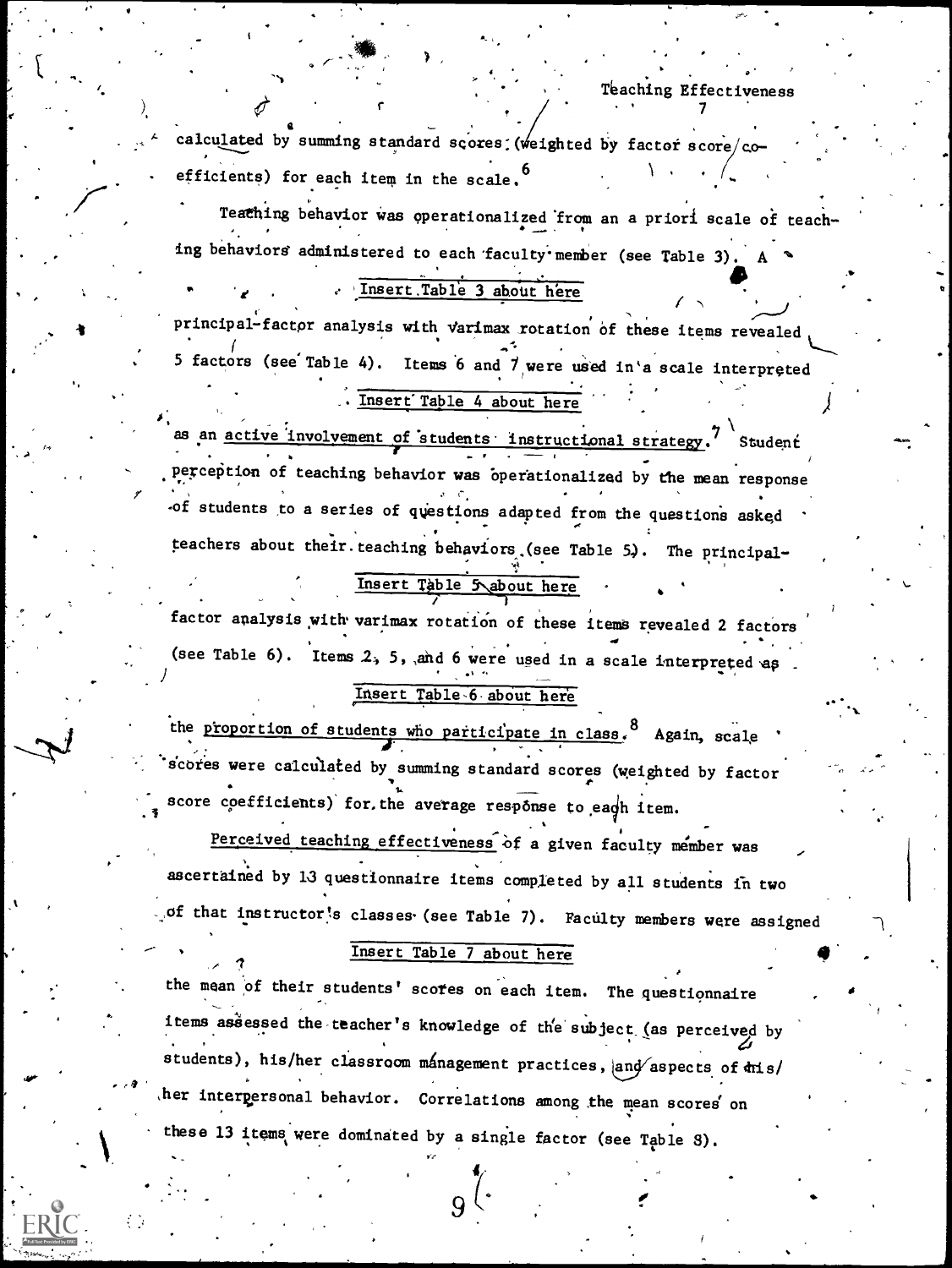# Insert Table 8 about here

Consequently, each item was summed with unit weights in developing the scale score for each faculty member.

The equasi model for empirical test is given in Figure 2. This elaborated

Insert Figure 2 about here

model follows krom the general one given earlier in this discussion. Race is assumed to be correlated with having experience with education courses because at a black college one would expect that a disproportionate number of black faculty members (and particularly the older faculty) would have had education courses in the baccalaureate programs as a consequence of the black experience in this country, i.e., education and the ministry were the major avenues of Aecoming a professional. It is posited that being black affects the adoption of a black college faculty as one's reference group. Prior to the last decade (and after World War II) being nonblack would indicate a preference of the black college faculty as a reference group and an acceptance of the black college concept because whites who desired to work at black colleges did so out of race relations interests and/or a missionary spirit and had a reasonably free choice in the academic marketplace (Decker, 1955). Since the decline of the academic marketplace, however, many whites choose to work in .black colleges simply to have a teaching position.

Education courses tend to stress that teachers should be oriented to the development of students and use a variety of teaching strategies, preferably those which actively involve students. Therefore, it would be expected that if such courses are successfult in their socialization objectives, people who have experienced education courses would tend to choose instructional strategies that involve their students in class activities as well as accept open admissions and liberal standards policies for the black college. Faculty members who hold doctorates tend to be more concerned about standards and. entrance requirements, and, therefore, would tend to reject the black college w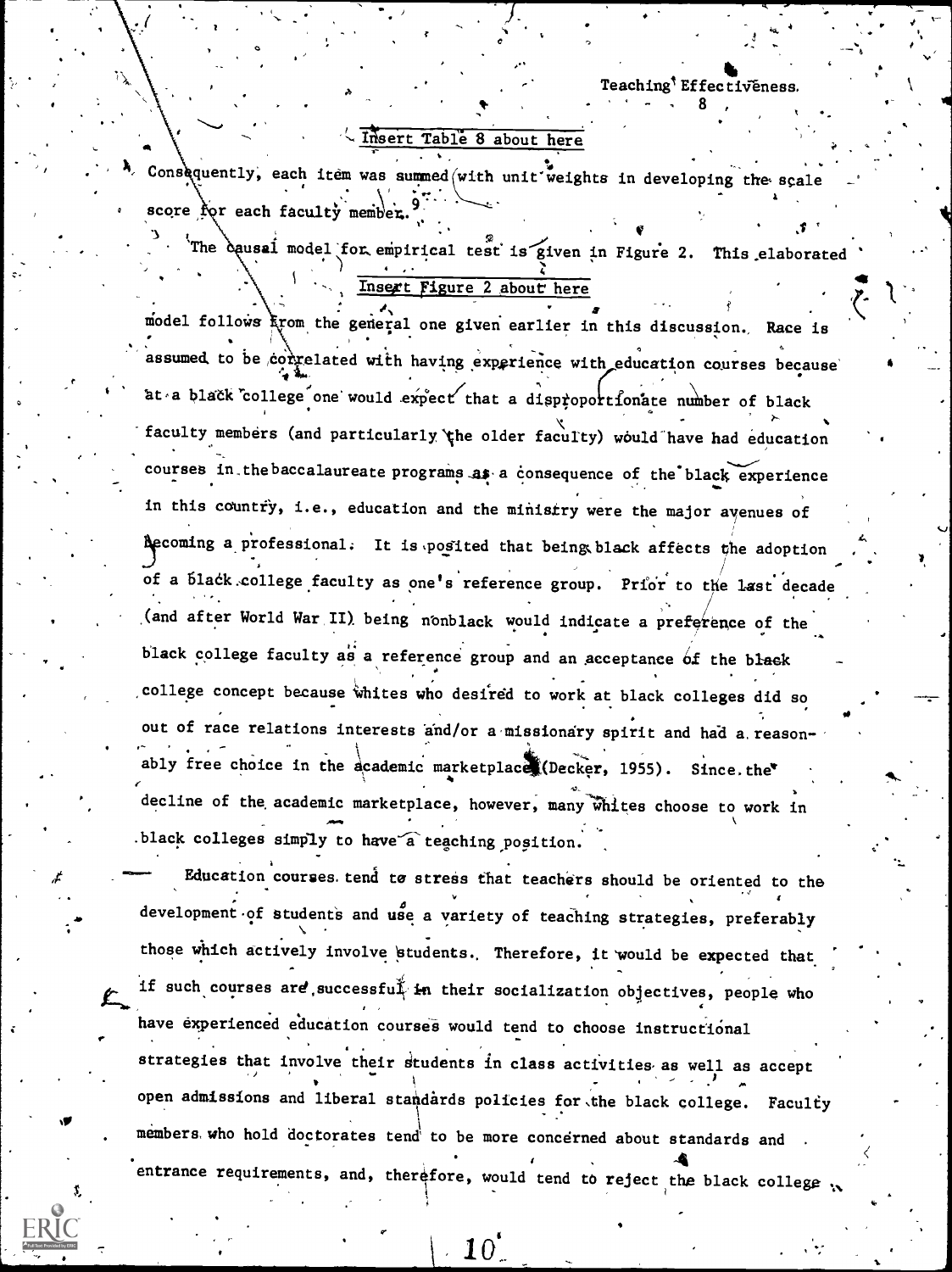範

\*concept as an illegitimate one for an institution of higher education.

It is reasonable to assume that faculty members who have black faculty as their reference group would also accept the black college concept. One may assume that faculty members who accept the black college concept, and who generally have experienced professional education coursework in their own training, would want to use instructional strategies which encourage students to be active in their own learning in the classroom. Too, if the teacher uses an active instructional strategy, it would be reasonable to expect that students would perceive this and would be encouraged to take a more active role in the class. Finally, it is postulated that the more involved students are with class activities, the more positively they will evaluate their Instructor. It is also postulated that the grade a student expects to receive will influence how the student will evaluate his/her instructor, and that the more active syudents are in classroom activities, the higher the grade they expect to receive.

Students are aware of how their instructors regard them and their institution, i.e., the extent to which their instructors accept the black willege concept. Therefore, it is reasonable to assume that teachers who accept the black college concept will be perceived to be more effective teachers in that setting because the behaviors related to that attitude would be positive vis-a-vis their students and towards the institution.

Analysis.of Data

The matrix of Pearson product-moment correlations for the variables in the empirical model is given in Table 9. Since tests for linearity and.

Insert Table 9 about here

interaction found that there were no significant interactions and that all relationships were linear, path analysis was used to estimate the empirical model presented in Figure 2. Standardized path coefficients are used instead  $\sim$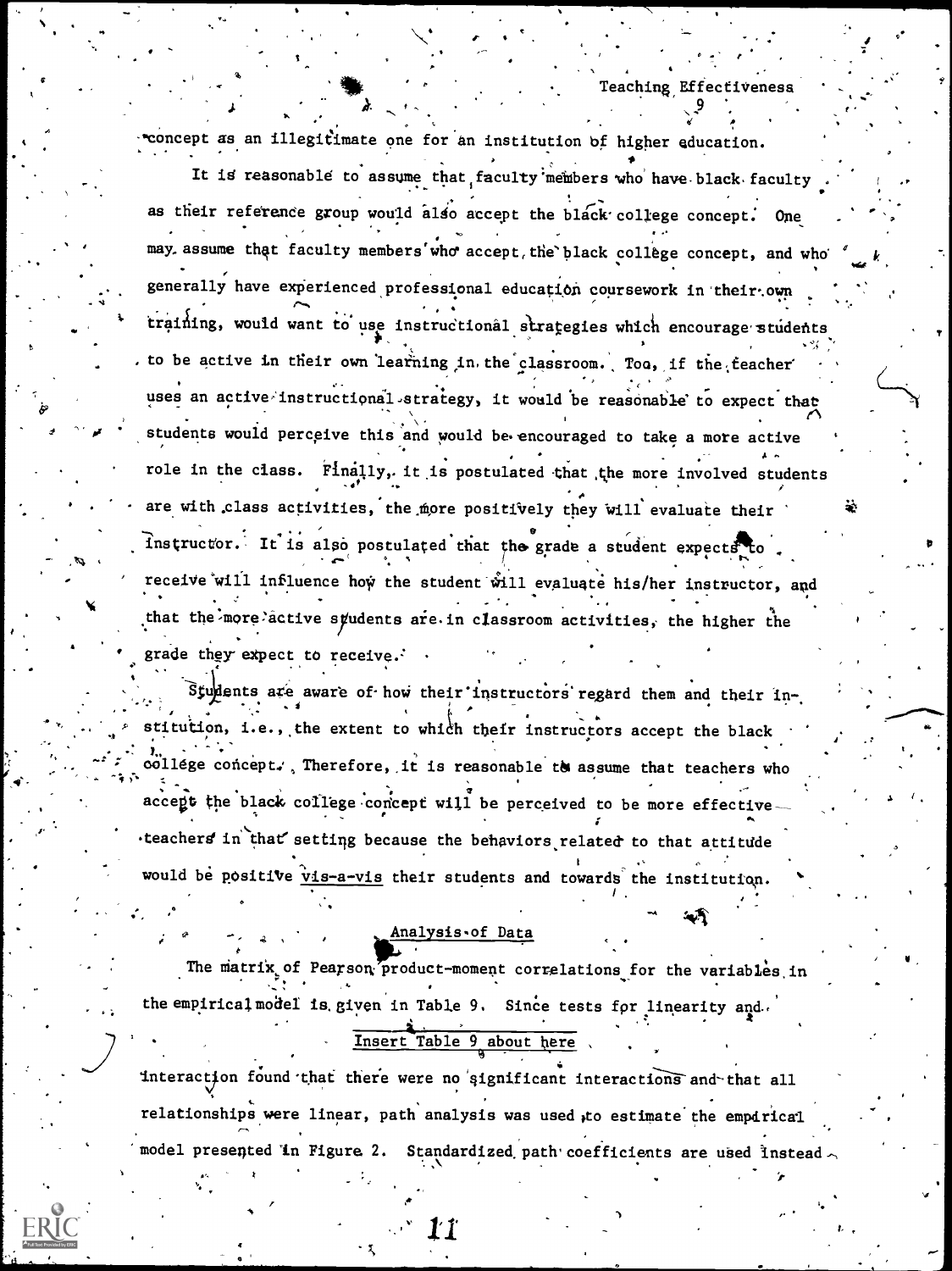of unstandardized structural coefficients because concern in this study is with the relative contributions of variables in one population and because the scale metrics of the variables in the-model are arbitrary, so values of unstandardized structural coefficients based on these metrics also would be arbitrary.

The initial results of an ordinary least squares (OLS) regression analysis are given in Table 10. Following the theory "trimming" strategy'

# Insert Table 10 about here

advocated by Heise (1975, p. 195), the paths for which  $|p|$  is below some arbitrary figure may be deleted, thus generating a new model whose parameters can be reestimated. In this case there were six paths clustered about the customary cutoff criterion of  $|p| < .100$ . The parsimonious "trimmed" model is given in Table 11 and the reduced form of the full model is presented in

Insert Table 11 about here

Table 12.

# Insert.Table 12 about here

# $4 \cdot 1$  Discussion

The structural coefficients in the trimmed model give ceneral support to the theoretical model described earlier. In this particular college, selected indicators of socialization experiences are related to the adoption. of certain attitudes which are then translated into the adoption of particular instructional strategies. For example, black faculty members tend to choose black college faculty as their reference  $group \ (p \neq .56)$ , and those who. choose black college faculty as their reference group tend to accept the open admissions concept  $(p = .15)$ . In addition week faculty members tend to accept the open admissions concept more than do their nonblack colleagues  $(p = .16)$ . Those faculty members who have had education courses are more likely to use instructional strategies which are designed to induce more

12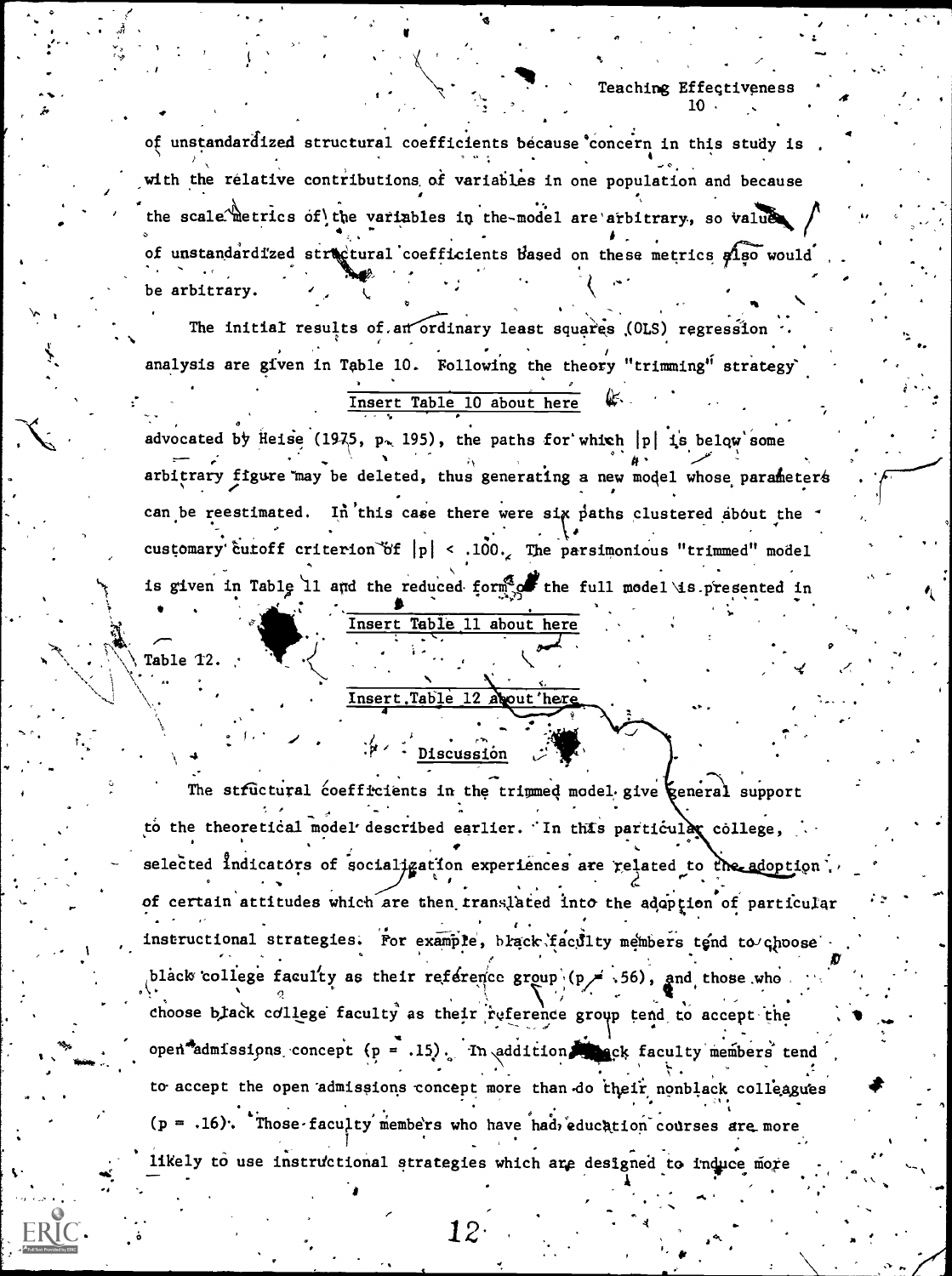11'

 $\mathbf{I}$ 

creates an expectation of receiving higher grades (p = .46). However, the  $\sim$ active involvement of students in the classroom ( $p \neq .35$ ), as do teachers  $\sim$ who accept the open admissions concept  $(p = .12)$ . These strategies, in turn,  $\mathcal{L}(\mathcal{L})$ induce more involvement of students in classroom activities (p =0.34), which and  $\sim$  $\frac{1}{4}$  expectation of receiving higher grades does not affect the ratings which students give their instructors. Finally, the independent effect of student involvement in classroom activities on student evaluation of instruction is strong  $(p = .70)$ .

As demonstrated in the reduced model (see Table 12), the source variables of race, experience, in education courses, and degree level have practically no effect on perceived teaching effectiveness that is not explained through the state of other variables in the model. The same may also be observed for the endogenous variables of reference groups and acceptance of the open admissions concept. . Consequently, administrators and faculty at this college should nbt rely on such attributes when they consider new appointments, if they regard student assessment of teaching effectiveness as a valid indicator of teaching effectiveness.

The finding that student involvement in classroom activities has a strong, independent effect in explaining student assessment of teaching effectiveness is the major finding of this study. If it is deemed desirable to increase the  $\sigma$  , and the contract of the contract of the contract of the contract of the contract of the contract of the contract of the contract of the contract of the contract of the contract of the contract of the contract of th ratings teachers receive from students, teachers must develop strategies which . . lead to a more active involvement of their students in class activities. The question of whether this goal will also increase learning is open to some Es\* debate. However, there is some evidence of a positive relationship between Lident perceptions of teacher effectiveness and actual achievement (McKeachie, 1969, p. 214). Consequently, there is reason to encourage the development of  $\cdots$ inservice workshops for training teachers at the college in instructional methodologies which do more actively involve students in their own learning activities in the classroom.

o

 $\begin{array}{c} 13 \\ -1 \end{array}$ 

R.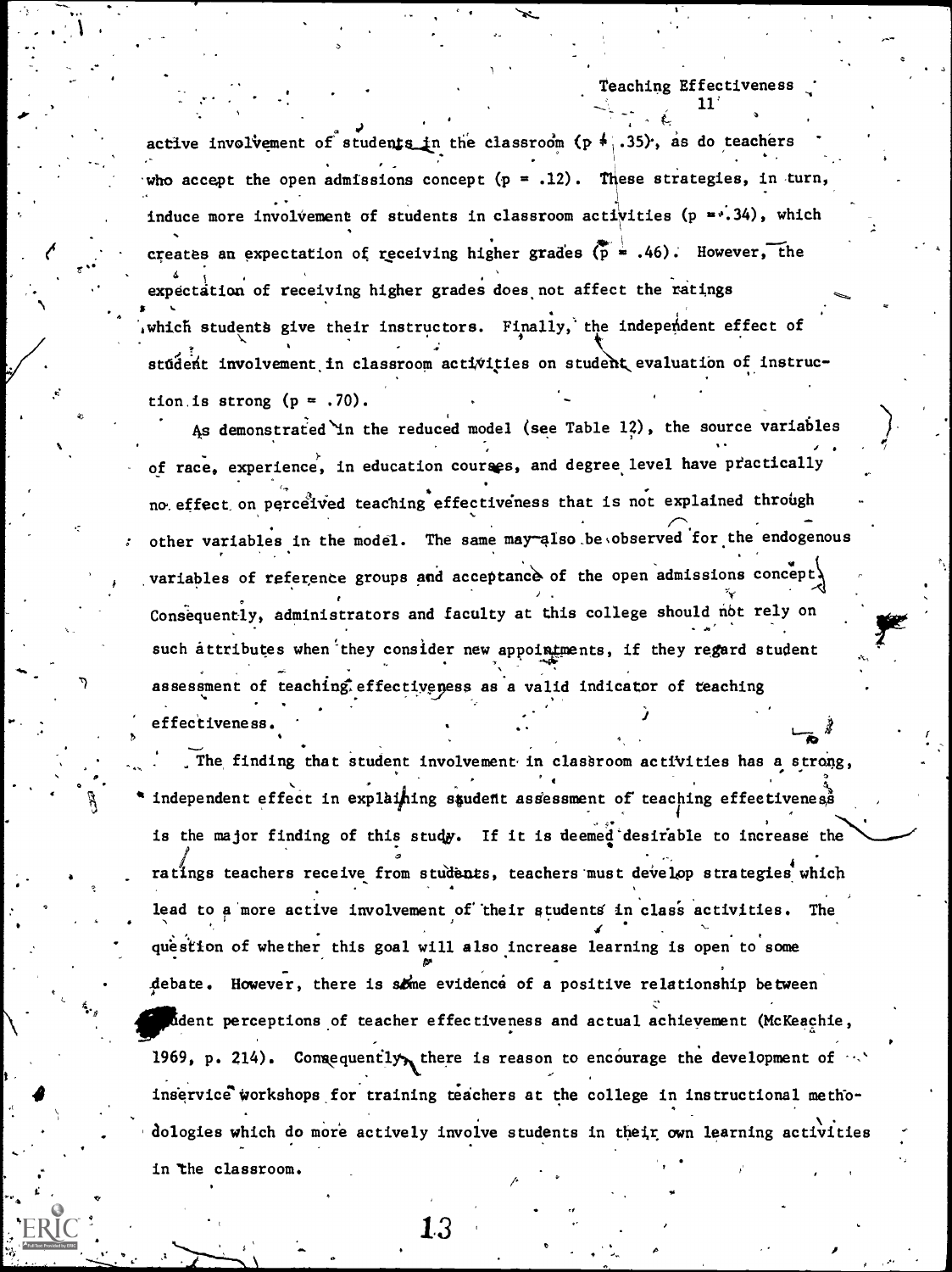$\mathbf{\hat{x}}$  .

 $12 \cdot$ 

a

#### Rëferences

Blumenfeld, W. S. College preferences of able Negro. students. College and University, 1968, 43, 330-341.

Butler, A. J. Some functions of the black college. The Negro Educational Review, 1975, 24, 1-14.

Cheek, J. E. Black institutions and black students. Race and Schools, 1970 (November), 16-20,

Decker, P. A'study of white teachers in selected Negro colleges. The

Journal of Negro Education, 1955, 4, 501-505.

Heise, D. R. Causal analysis. New York: Wiley-Interscience, 1975. Heise, D. R., & Bohrnstedt, G. W. Validity, invalidity, and reliability.

3 In E. F. Borgatta and G. W. Bohrnstedt (Eds.), Sociological Methodology. San Francisco: Josèey-Bass, 1970.

1111 - IV 1111

Hill, M. S., & Morrison, J. L. The relationship of selected community college faculty aitituges, socialization,experiences, and reference group identities. Community/Junior College Research Quarterly, 1976,  $1; 25-50$ .

Holmes, D. 0. W. the beginnings of the Negro college. The Journal of Negro Education, 1934, 3, 168-193.

 $\mathbf{r} = \mathbf{r} \cdot \mathbf{r}$ serlinger, F.,N. ProgressWism and traditionalism: basic factors of educational attitudes. Journal of Social Psychology, 1958, 48, 111-135.  $M$ anis,. $G$ . & Meltze $\epsilon$ , B. W. (Eds.) Symbolic interaction: A reader in social psychology. Boston: Allyn and Bacon, 1967.

McGrath, E. The predominantly Negro College in transition. New York: Columbia University, Instituté of Higher Education, 1965.

McKeachie, W. J. Teaching Tips. Lexington, Massachusetts: D.C. Heath,

14

1969.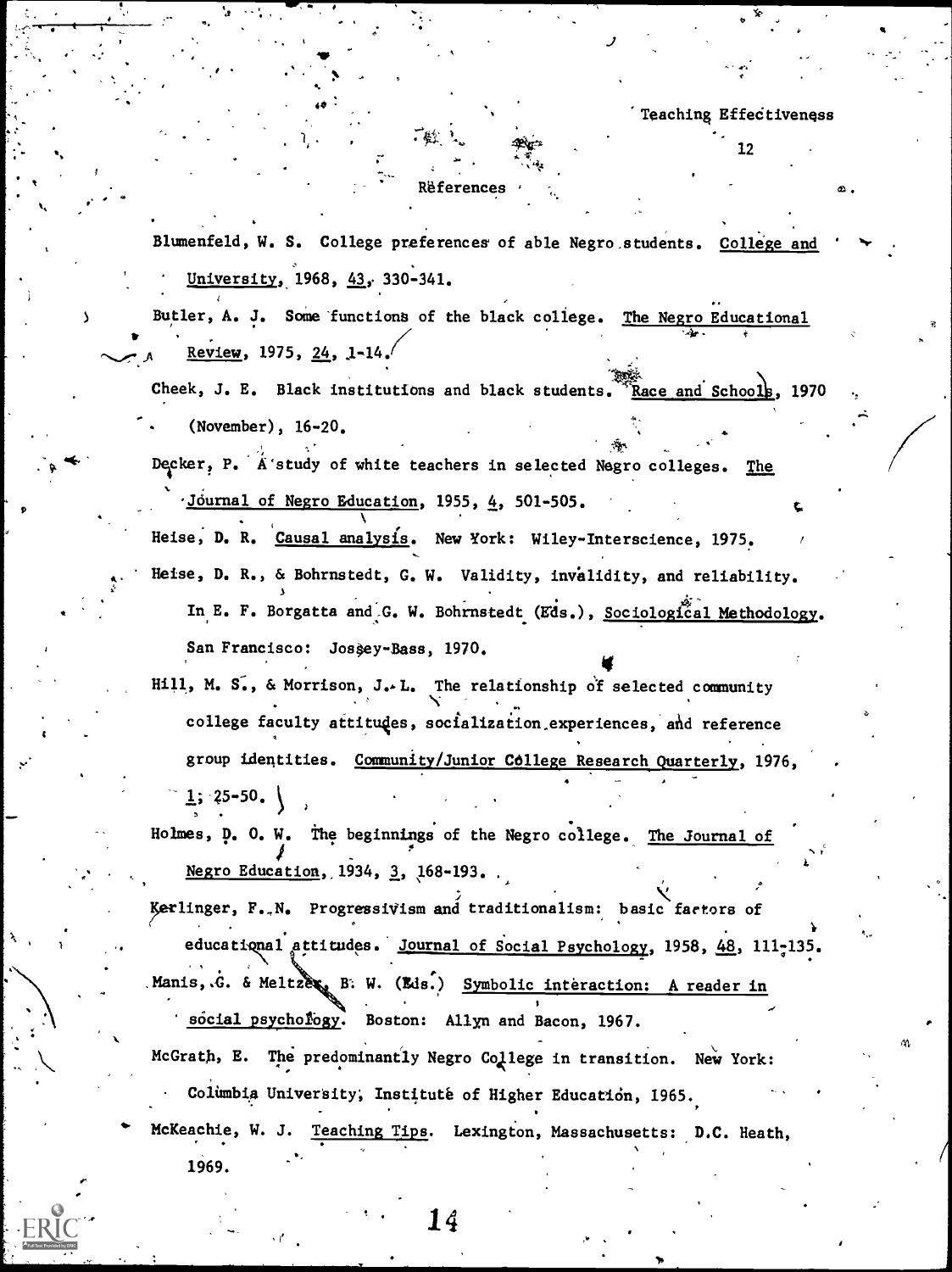Mead, G. H. Mind, self and society. 4Chicago: University of Chicago, 1934. Miller, K. The past, present and future of the Negro College. The Journal of Negro Education,  $1932, 1$ ,  $411-423$ .

Morrison, J. L., Socialization experience, role orientation, and faculty acceptance of the comprehensive community funior college concept. Review of Educational Research, 1972, 42, 573-588.

Morrison, J.,L. & Friedman, C. P.. Community college faculty attitudes, socialization experiences, and perceived teaching effectiveness. Community/Junior College Quarterly, 1978, 2, 119-138.

Nie, N. H., Hull, C. H., Jenkins, J. G., Steinbrenner, K., & Bent, D. ', Statistical package for the social sciences (2nd ed.). New York: Mc Graw-Hill, 1975.

Parmeter, J. T. Impact of the thirteen gollege curriculum program on 'graduating'seniors: motivational and attitudinal factors. Washington,

D.C.:..Institute for Services to Education, 1975 (Spring). Perry, B. L., Jr. Black colleges and universities in Florida. Journal of Black Studies,  $1975, \dot{6}, 65-70$ .

Robinson, W. H. The Negro college faces the future. The Journal of Negro  $\overline{Z}$  Education, 1952, 21, 167-172.

Shibutani, T. Society and personality. Englewood Cliffs, N.J.: Prentice-Associated in the second Hall, 1961.

Strauss, A. (Ed.),. George Herbert Mead on social psychology. Chicago: University of Chicago, 1956.

 $15\,$ 

,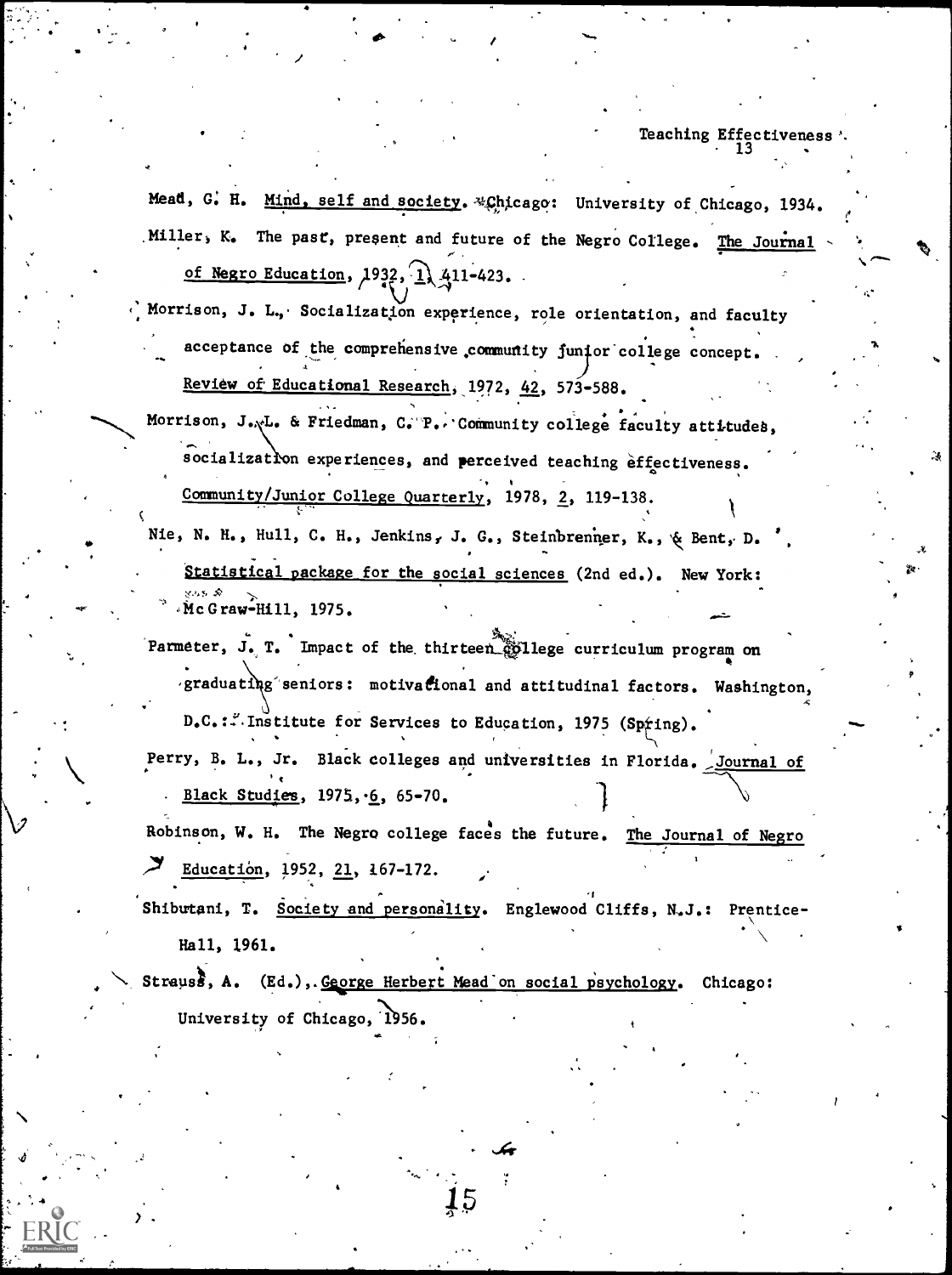14

rr

 $\mathcal{L}$  is a set of  $\mathcal{L}$ 

 $\blacktriangledown$ 

4

### Footnotes

<sup>1</sup>The author would like to acknowledge the assistance provided by Paul Buscher and Kris Anderson in programming? Ralph Larkin who provided excellent criticism of an earlier draft, and the University of North Carolina Faculty = Research Council for partial funding support.

A

 $^{2}$ Also known as the traditional black college and henceforth referred to in this paper as "black college."

 $3$ The description of the theoretical framework which follows is derived from the earlier investigation concerning community college faculty (Morrison /-& Friedman, 1978).

<sup>4</sup> Faculty members with less than two undergraduate courses, all Department of Military Science,faculty (11 members),, all Division of Nursing faculty  $(10$  members), Department of Music faculty members who were engaged in oneto-one instruction (10 members), and 19 faculty members who were ill, out of town, etc., during the'data collection period were not included. ROTC and nursing faculty members were not included because of difficulties in scheduling teacher evaluation periods due to the nature of student activities, i.e., hospital assignments  $\delta$ f student nurses and field activities of ROTC students during the data collection period.

 $^5$ The $^3$ random selection of full classes constitutes a type of cluster . r  $\mathcal{E} = \{ \ldots, \ldots, \mathcal{R} \}$ sampling scheme, which generally inflates variance but does not introduce systematic error.

See SPSS manual (Mie et al., 1975, p. 487) for a description of this procedure. 'Reliability ( $\Omega$ ), validity (p) (see Heise & Bohrnstedt, 1970) were:  $\Omega$  $.77, p = .81.$ 

Reliability and validity of this scale were:  $\Omega$ 

 $6 \qquad ,$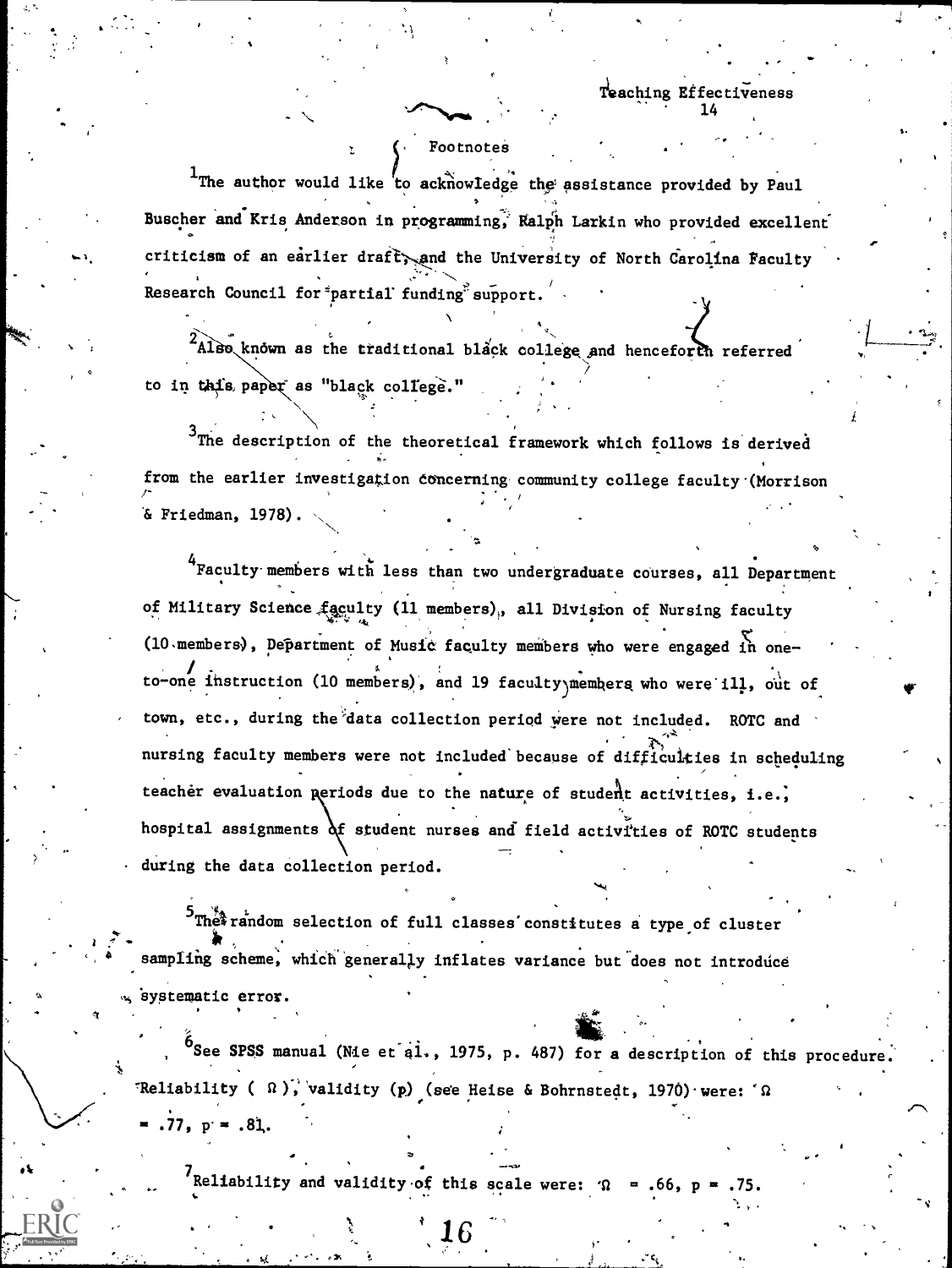

- 1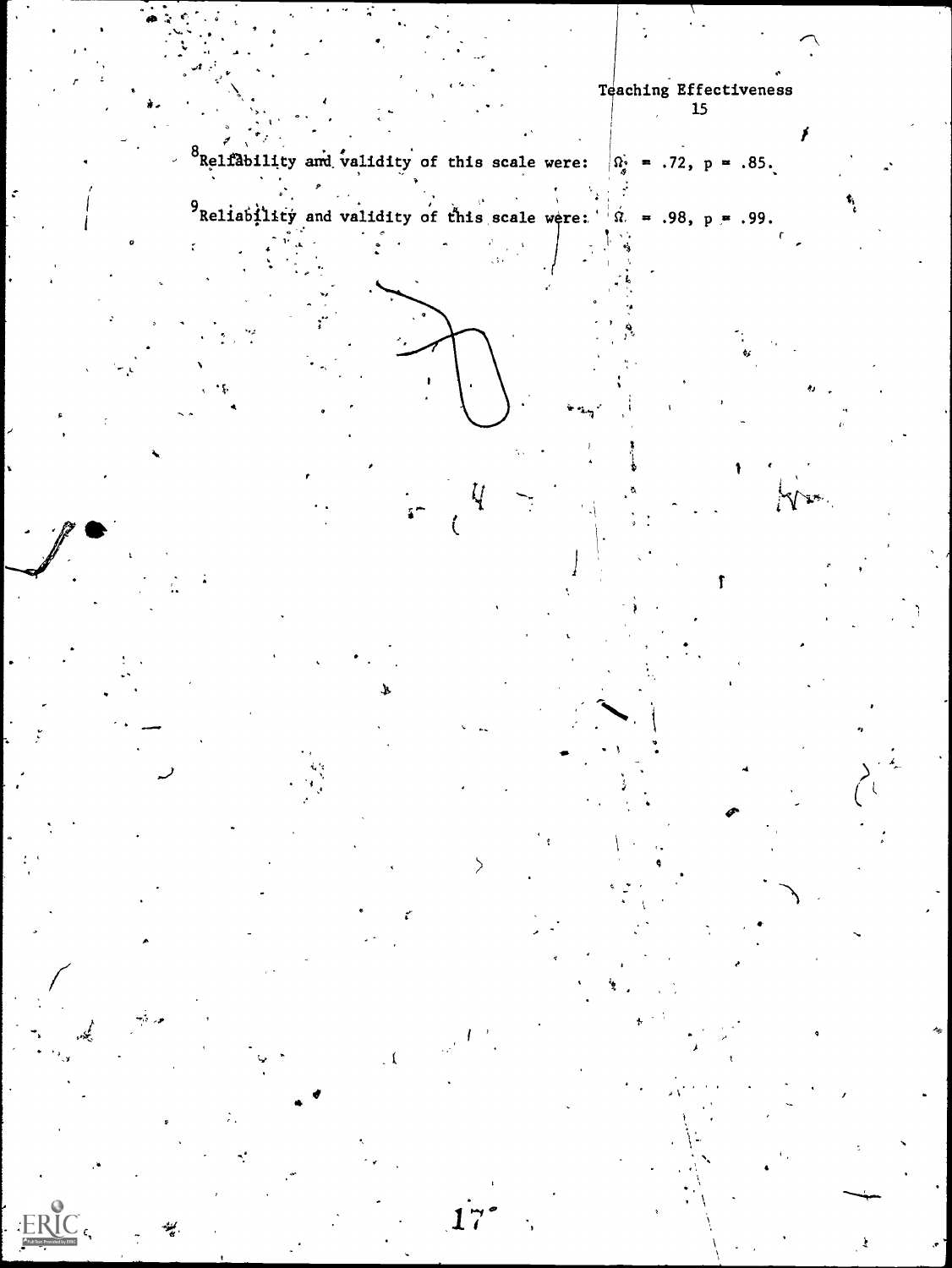|  | Teaching Effectiveness |  |
|--|------------------------|--|
|  | 16.                    |  |

 $\frac{1}{\sqrt{2}}$ 

| too low.       | The scholastic entrance requirements of predominantly black colleges are                                                            |             |  |        |    |
|----------------|-------------------------------------------------------------------------------------------------------------------------------------|-------------|--|--------|----|
| 2.             | Too many faculty members allow sub-marginal students to pass their courses.                                                         |             |  |        |    |
| $-3.$          | There tends to be too much stress in predominantly black colleges on<br>quantity of students and not enough on quality of students. |             |  |        |    |
| 4.             | Our administrative staff is overly concerned with student retention rate.                                                           |             |  |        |    |
| 5.             | Faculty should maintain, a uniform grading standard of academic achievement.                                                        |             |  |        |    |
| 6.<br>teacher. | What is needed in modern schools is the revival of the authority of the                                                             |             |  |        |    |
|                |                                                                                                                                     |             |  | والجما |    |
|                | <sup>a</sup> Respondents were asked to indicate the extent of their agreement to                                                    |             |  |        |    |
|                | each item on a 6-point scale ranging from strongly agree to strongly dis-                                                           |             |  |        |    |
| agree.         | こぞっ                                                                                                                                 |             |  |        |    |
|                |                                                                                                                                     |             |  |        |    |
|                |                                                                                                                                     |             |  |        |    |
|                |                                                                                                                                     |             |  |        |    |
|                |                                                                                                                                     |             |  |        |    |
|                |                                                                                                                                     |             |  |        |    |
|                |                                                                                                                                     |             |  |        | G. |
|                |                                                                                                                                     |             |  |        |    |
|                |                                                                                                                                     |             |  |        |    |
|                |                                                                                                                                     |             |  |        |    |
|                |                                                                                                                                     |             |  |        |    |
|                |                                                                                                                                     |             |  |        |    |
|                |                                                                                                                                     |             |  |        |    |
|                |                                                                                                                                     |             |  |        |    |
|                |                                                                                                                                     |             |  |        |    |
|                |                                                                                                                                     | $8^{\circ}$ |  |        |    |
|                |                                                                                                                                     |             |  |        |    |

ERI

 $\frac{1}{\sqrt{2}}$ 

Į,

 $\epsilon$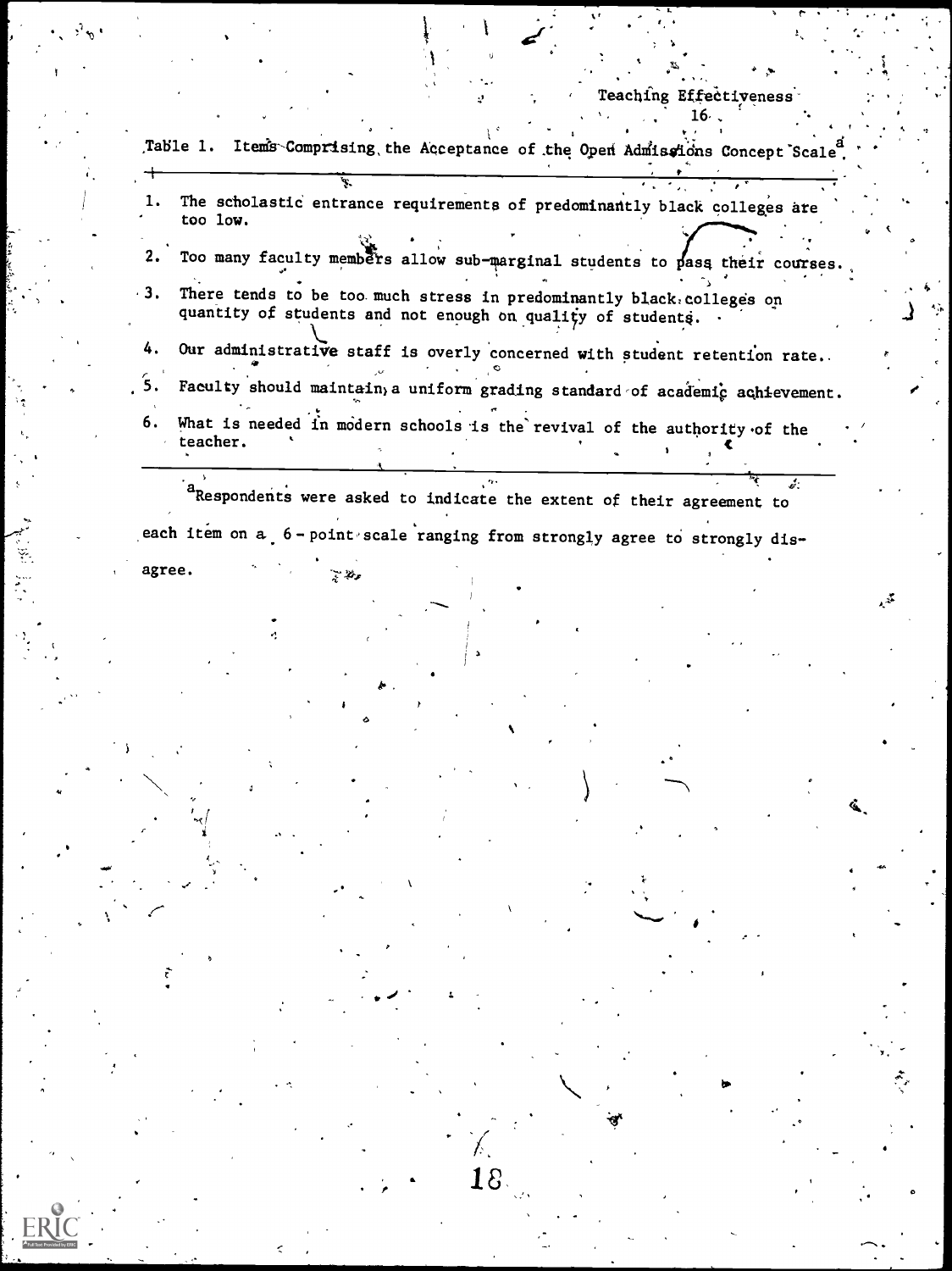sC,

**Service** Service

example in the set of the set of the set of the set of the set of the set of the set of the set of the set of the set of the set of the set of the set of the set of the set of the set of the set of the set of the set of th 1 (Entrance requirements are too low)  $\frac{1}{5}$  581 2 (Too many sub-marginal students pass) .  $\cdot$   $\cdot$  .574 3 (Too much stress on quantity, not quality) ..629  $(Admimjstration overly, compared with retention)$ . 537. 5 (Faculty should maintain uniform grading standard) . 432.  $\mathcal{F}^{\mathcal{F}}$  is a set of  $\mathcal{F}^{\mathcal{F}}$ 6 (Need revival,of authority, of the teacher, .436  $a$  For specific wording of each item, see Table 1. tion of the state of the state of the

19

Table 2. Factor Loadings of Acceptance of the Open Admission Concept Scale

4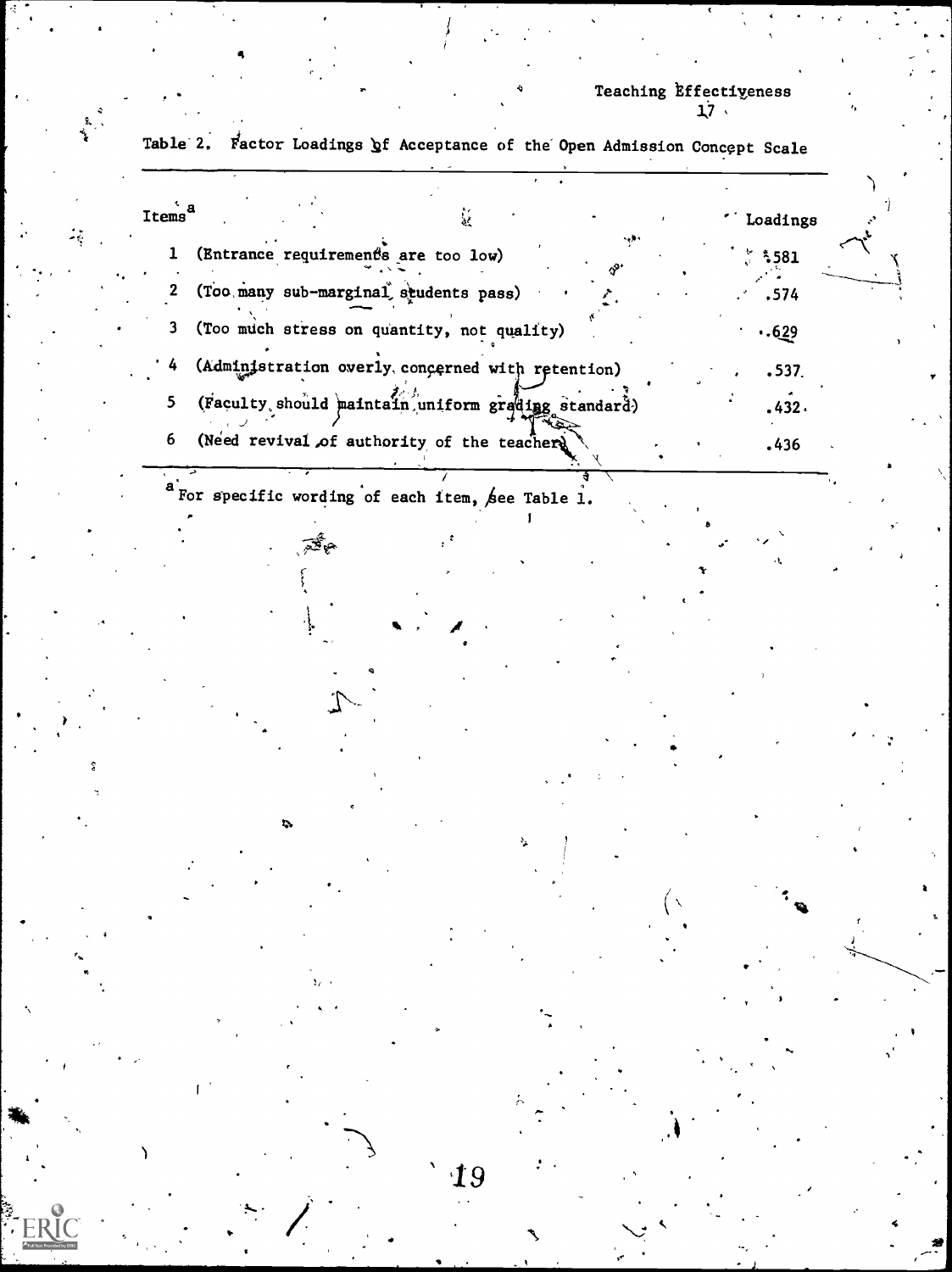1<sup>'</sup>8

Table 3, Items Concerning Selection of Instructional Strategies<sup>8</sup>

- Give students waitten instructional objectives which are very specific
- Supplement my lectures with slides or overhead transparencies  $-2.1$
- -3. Grade students "on a curve"
- Allow individual students to move through a course at their own pace. 4.
- Subdivide the student body in a course into smaller groups 5.
	- Have students make formal in-class presentations
- \*Give students a choice of topics to study
- 8. Cenerate my own written or recorded instructional materials (not tests) for student use
- $9.$  Wee films, videotapes, or slide/sound presentations to présent subject matter.
- Use tests for diagnostic purposes instead of counting/them toward student  $10\sqrt{2}$ grades
- Present essential subject matter by lecture للا11 .
- Allow students to use the grade of "incomplete"  $f_0$  improve the quality 12. of their work
- Use discussion methods (e.g., Socratic technique) to present subject matter

a Appreciation is extended to Charles P. Friedman for his assistance in developing these items. Respondents were asked to indicate their usage of each strategy by use of a 4-point scale ranging from "almost always" to "never."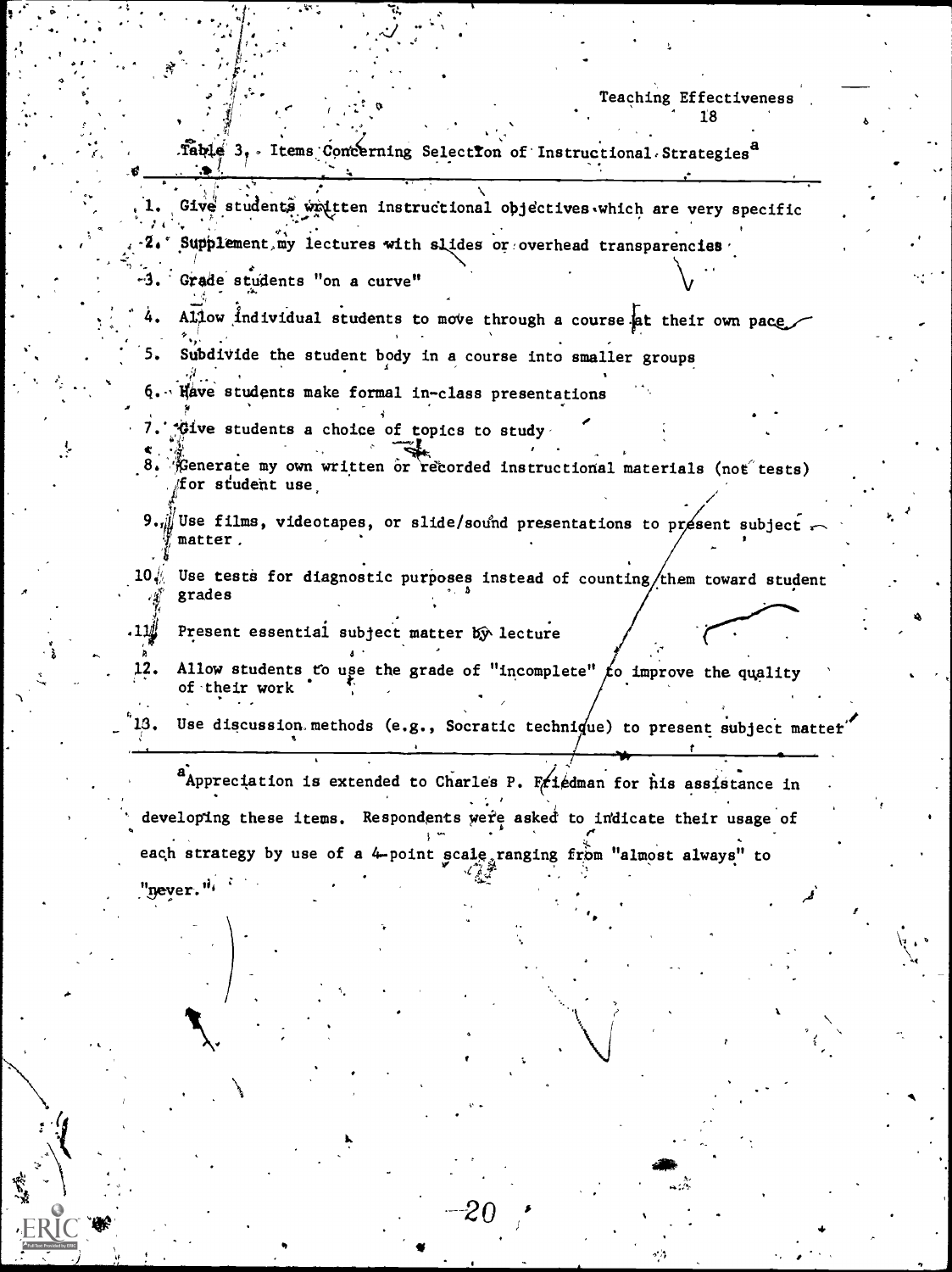र्द्र

| ranta                                   |         |                       | actor matrix of Selection of Instructional Strategies Items |                  |               |
|-----------------------------------------|---------|-----------------------|-------------------------------------------------------------|------------------|---------------|
|                                         |         |                       | . Factors                                                   |                  |               |
|                                         |         | $\overline{2}$<br>`æ∹ |                                                             | r4.              | $5^{\degree}$ |
| Eigenvalue                              | 3.389   | 1.400                 | 1.325                                                       | 1.087            | 1.063         |
| Cumulative Percent<br>of Total Variance | 26.1    | 36.8                  | 47.0                                                        | 55.4             | 63.6          |
| Items <sup>a</sup>                      |         |                       | Factor Loadings                                             |                  |               |
|                                         | $-0.59$ | . .326                | .055                                                        | .001             | .442          |
| $\boldsymbol{\varkappa}$                | .762    | .192                  | .030                                                        | $-.008$          | .033          |
| 3                                       | $-.015$ | .141.                 | $-.089$                                                     | .21 <sub>2</sub> | $-.484$       |
| 4                                       | .093    | .628 <sub>1</sub>     | .152.                                                       | $-.134$          | $-0.032$      |
| 5                                       | .175    | .424                  | .322                                                        | $-0.69$          | $-0.016$      |
| 6                                       | .248    | .205                  | .660                                                        | .089             | .078.         |
| $\overline{\mathbf{z}}$                 | $-.066$ | .238                  | .611                                                        | .091.            | .163          |
| $\cdot$ 8                               | .286    | .176                  | .087                                                        | .045             | $-405$        |
| 9                                       | .774    | .066                  | .266                                                        | .006             | .051'         |
| 10                                      | .120    | .498                  | .213                                                        | .130             | .126.         |
| 11                                      | ,011    | -.031                 | .015                                                        | .764             | $-.115$       |
| 12                                      | .146    | .464                  | .319                                                        | .090             | ,154          |
| 13                                      | .125    | .135                  | .431                                                        | $-.125$          | .020          |

 $\mathcal{I}$ 

<sup>a</sup>Specific wording for each item is given in Table 3.

21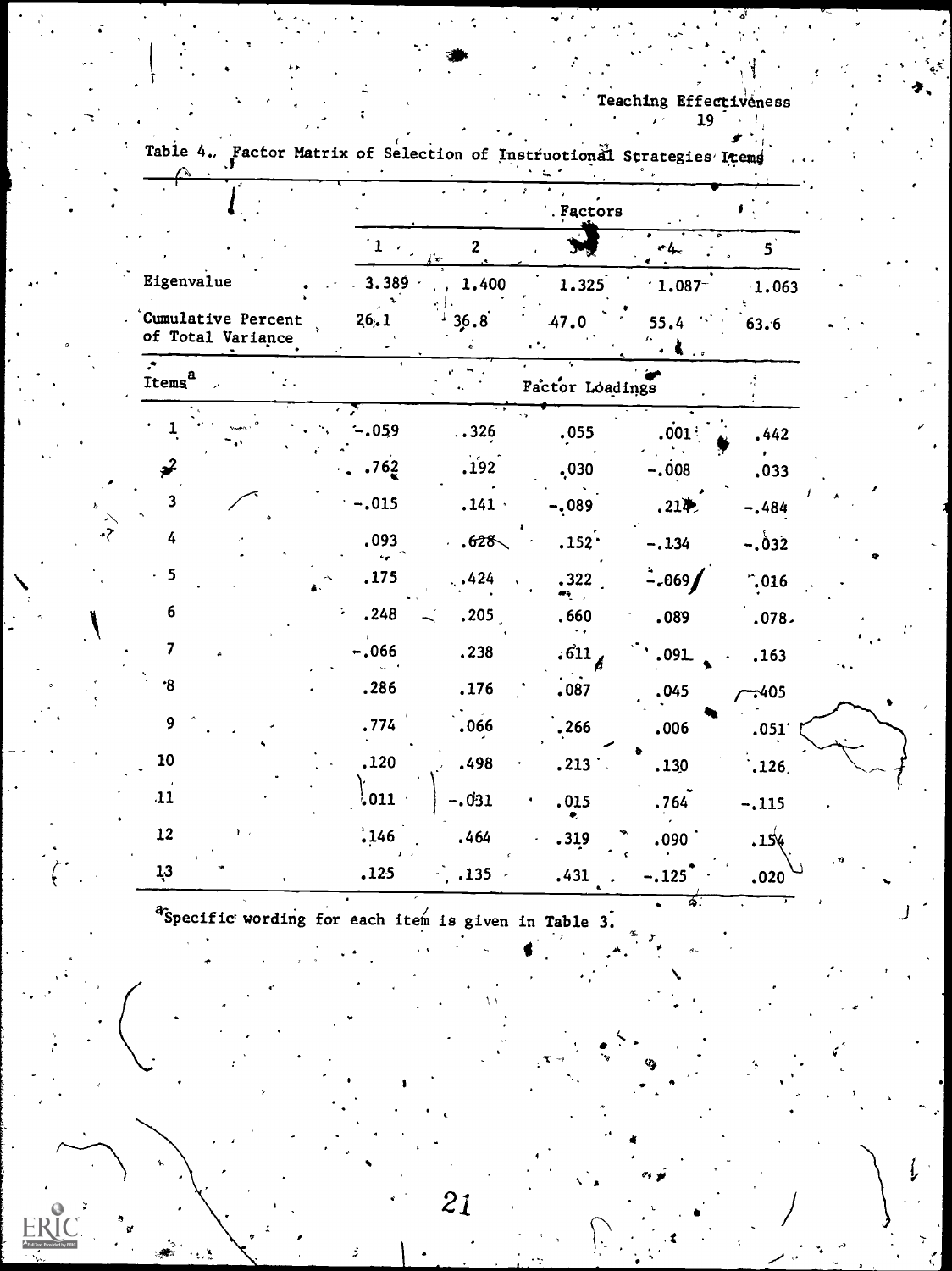- Table 5. Items Concerning Student Perception of Instructional Strategies<sup>a</sup>
- Does the instructor encourage students to participate in class discusr. sions? Does the instructor supplement lectures with slides or overhead transpar- $2.5$ encies?
- Does the instructor grade students "on"a curve?".  $3.$ A. Does the instructor give students a choice of topics to study? 5. Do you participate in class discussions?

a<br>Students in each class were asked to respond to these items on a 5point scale ranging from "poor" to "excellent."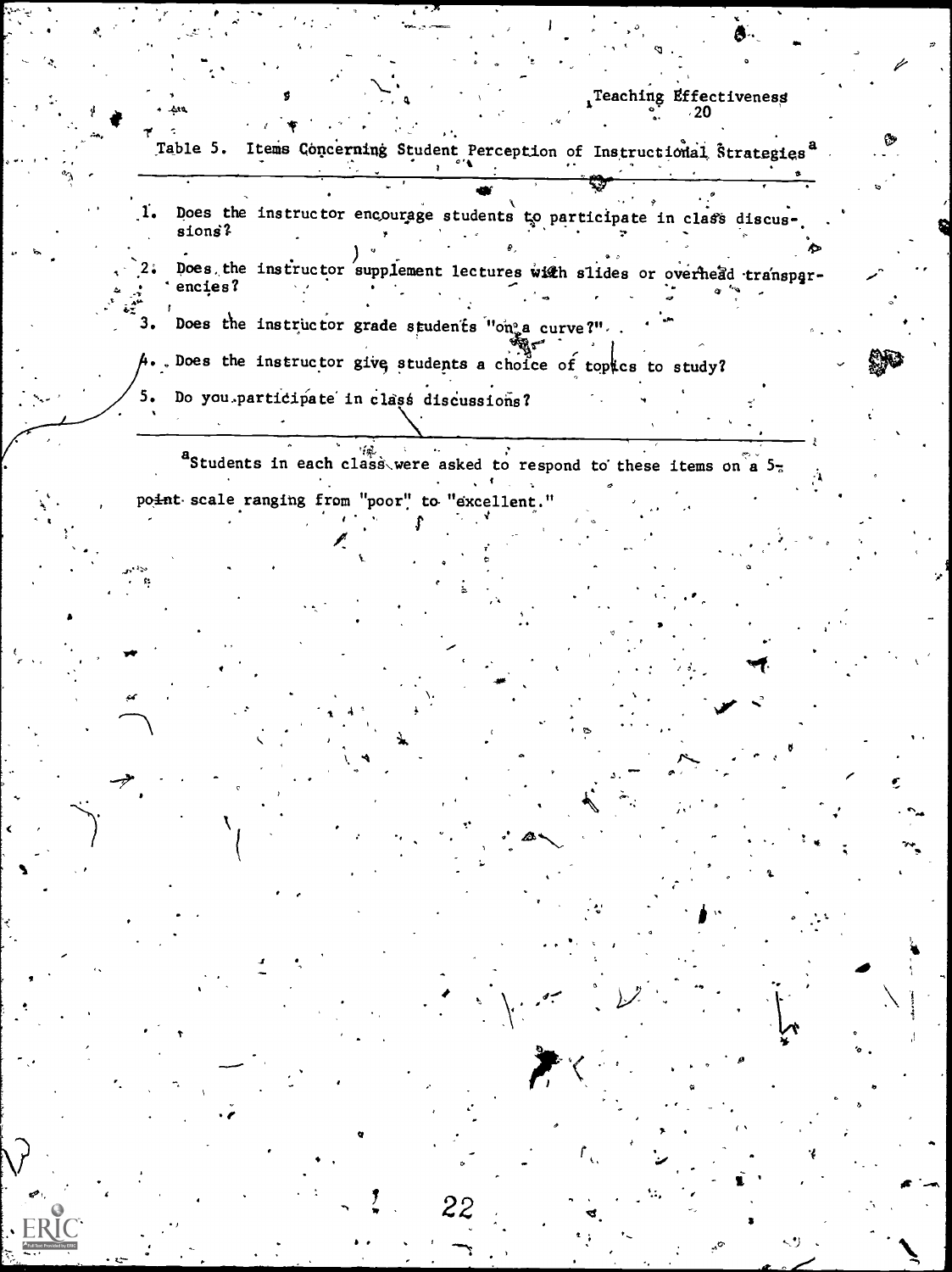$-0.053$ .

 $.316$ 

 $\mathbb{R}$ 

 $.790$ 

# Table 6. Factor Matrix of Student Perception of. Instructional Strategy Items

ر د

 $\mathbf{1}$ 

 $\overline{2}$ 

3

ER

|                                                   | Factors         |       |     |
|---------------------------------------------------|-----------------|-------|-----|
|                                                   |                 |       |     |
| Eigenvalue<br>$\lambda$                           | 2.619           | .1200 |     |
| Cumulative Percent of<br>$\sim$<br>Total Variance | 43.7<br>- 10    | 63.7  |     |
| Items <sup>a-</sup><br>۸                          | Factor Loadings |       | . < |
| ۰,                                                |                 |       |     |



ŀ.

23

.785

 $\frac{1}{2}$ ,309

 $-.022 +$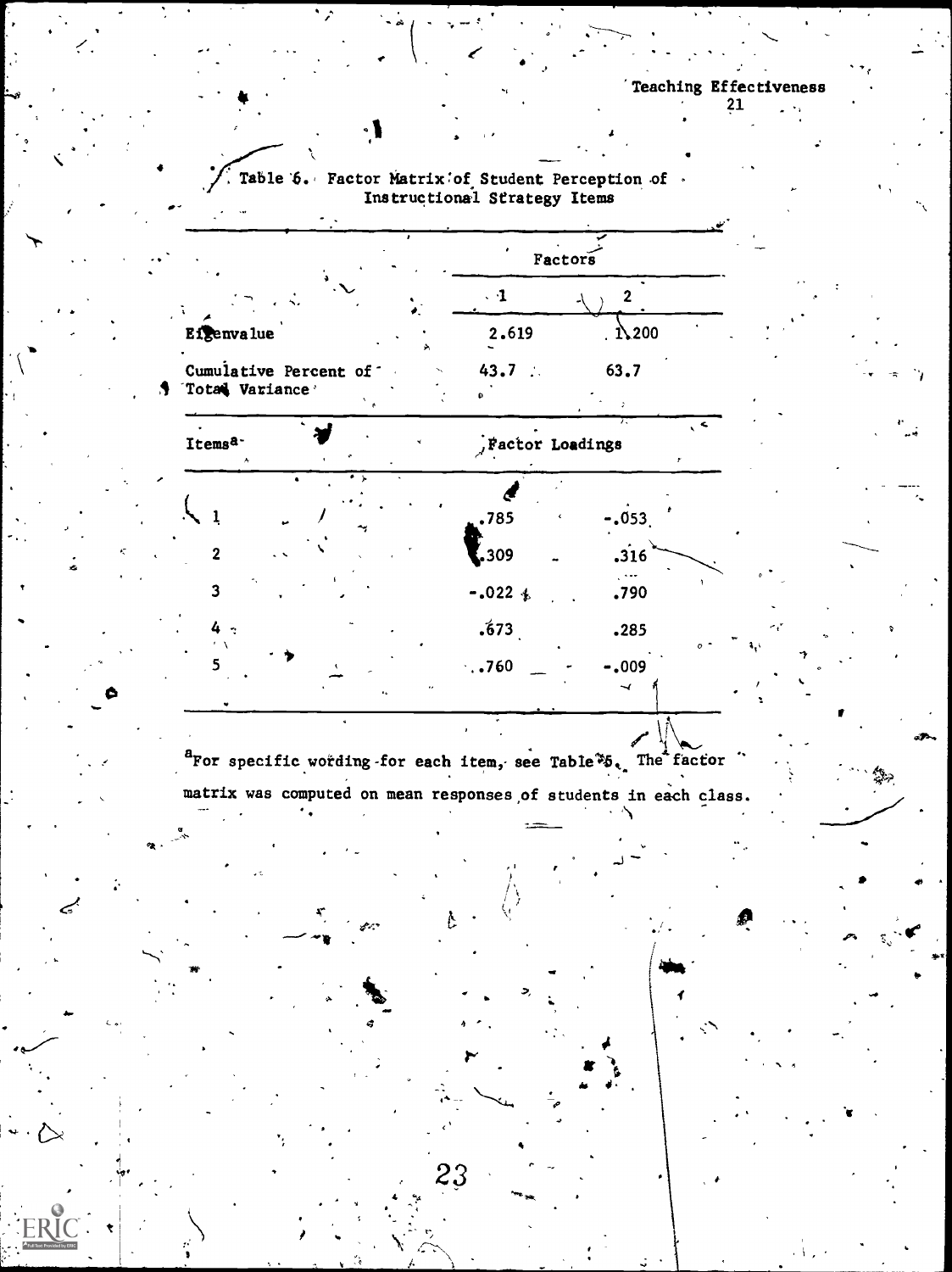7

| Table 7. | Items Comprising the Perceived Teaching Effectiveness Scale <sup>8</sup>                          |
|----------|---------------------------------------------------------------------------------------------------|
|          | Is the instructor actively helpful when you have difficulty?.                                     |
|          | Is the instructor sensitive to student's feelings and problems?                                   |
| з.       | Does the instructor increase your interest in the subject?                                        |
| 4.       | Is the instructor fair in his dealings with the student?                                          |
| 5.       | Does the instructor display sufficient knowledge of his subject?                                  |
| 6.       | Does the instructor clarify, the material for the class?                                          |
| 7.       | Does the instructor respect students?                                                             |
| 8.       | Does the instructor tell students when they have done particularly<br>well?                       |
| 9.       | Is the instructor prepared for class?                                                             |
| 10.      | Does the instructor distinguish between his opinion and facts?                                    |
| 11.      | Are the instructor's directions-clear?                                                            |
| 12.      | Does the instructor stimulate thinking?                                                           |
| 13.      | Has the instructor helped you make the material sufficiently<br>relevant to your needs and goals? |
|          | <sup>a</sup> This scale is a slightly modified version of a student evaluation of                 |
|          | faculty questionnaire developed at Harrisburg Pennsylvania Area Community                         |
| College. | Students were asked to indicate their response to these items on                                  |
|          | a 5- point scale ranging from "never" to "always."                                                |
|          |                                                                                                   |

 $2<sub>6</sub>$ 

yay

7

ś.

 $ERIC$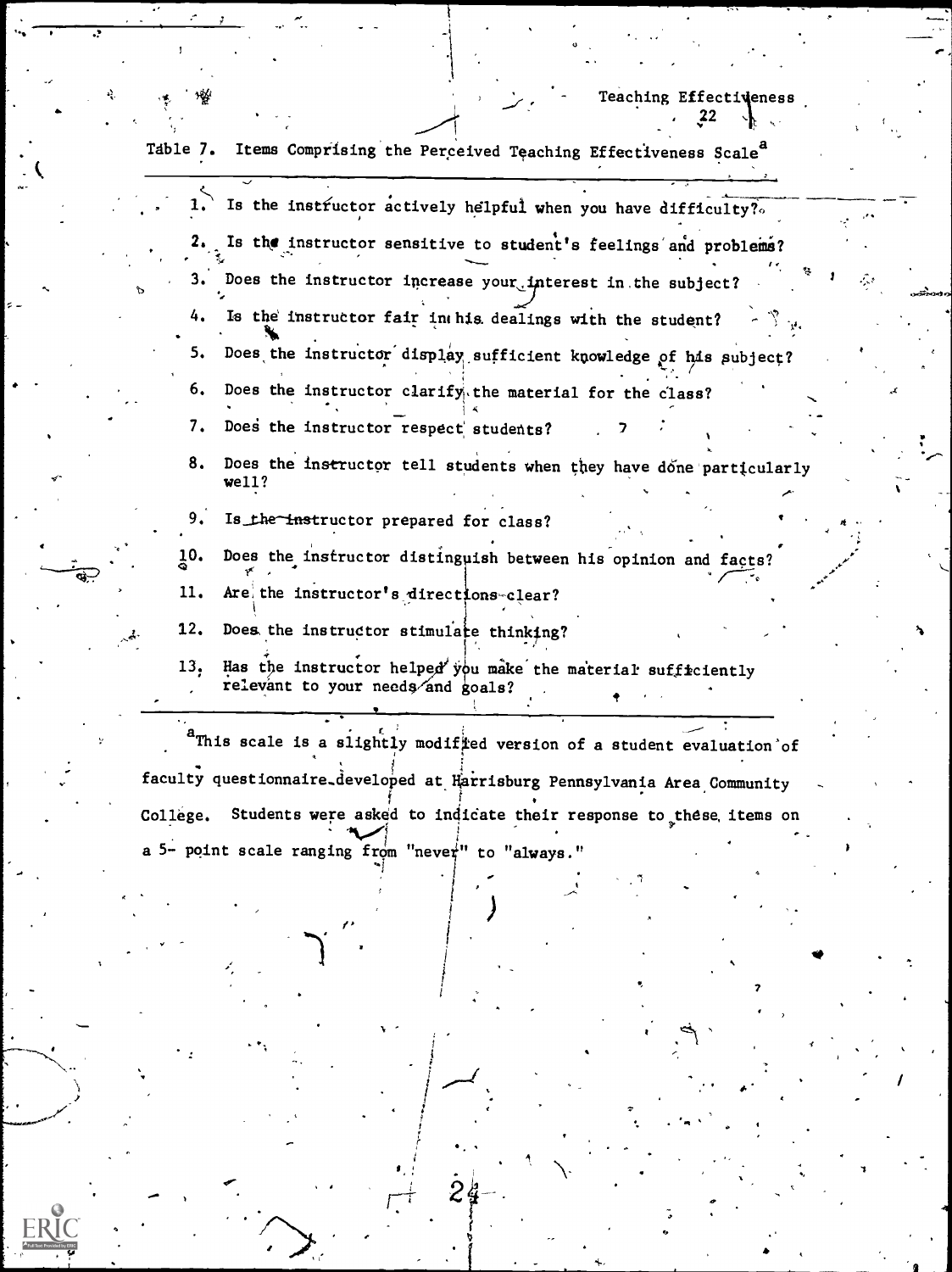|                                                                                                                                                                                                                                                                                                                                                                                                                                                                                                                       |       | Factors         |
|-----------------------------------------------------------------------------------------------------------------------------------------------------------------------------------------------------------------------------------------------------------------------------------------------------------------------------------------------------------------------------------------------------------------------------------------------------------------------------------------------------------------------|-------|-----------------|
| -19                                                                                                                                                                                                                                                                                                                                                                                                                                                                                                                   | 1     |                 |
| أتتميز<br>Eigenvalue<br>9.08<br>91.6.<br>$\sim$ 50<br>(Instructor is helpful)<br>.930<br>(Instructor is sensitive)<br>.854<br>(Instructor increases interest)<br>.896<br>(Instructor is fair)<br>.853<br>(Instructor displays knowledge)<br>.783<br>(Instructor clarifies material)<br>,904<br>(Instructor, respects students)<br>.759<br>(Instructor praises students)<br>.699<br>(Instructor preparednéss)<br>.693<br>(Instructor distinguishes his opinion)<br>.815<br>(Instructor's directions are clear)<br>.850 |       | .83             |
| Cumulative Percent of.<br><b>Total Väriance</b>                                                                                                                                                                                                                                                                                                                                                                                                                                                                       |       | 100.0           |
| Items <sup>a</sup>                                                                                                                                                                                                                                                                                                                                                                                                                                                                                                    |       | Factor Loadings |
| 1 <sup>2</sup>                                                                                                                                                                                                                                                                                                                                                                                                                                                                                                        |       | $-.051$         |
| $\mathbf{2}$                                                                                                                                                                                                                                                                                                                                                                                                                                                                                                          |       | $-.412$         |
| 3                                                                                                                                                                                                                                                                                                                                                                                                                                                                                                                     |       | $-0.85$         |
| 4                                                                                                                                                                                                                                                                                                                                                                                                                                                                                                                     |       | -.171           |
| 5                                                                                                                                                                                                                                                                                                                                                                                                                                                                                                                     |       | .443            |
| 6                                                                                                                                                                                                                                                                                                                                                                                                                                                                                                                     |       | .153.           |
| 7                                                                                                                                                                                                                                                                                                                                                                                                                                                                                                                     |       | -.239           |
| 8                                                                                                                                                                                                                                                                                                                                                                                                                                                                                                                     |       | .270            |
| 9                                                                                                                                                                                                                                                                                                                                                                                                                                                                                                                     |       | .4871           |
| 10                                                                                                                                                                                                                                                                                                                                                                                                                                                                                                                    |       | 147ء            |
| $\vee$ 11                                                                                                                                                                                                                                                                                                                                                                                                                                                                                                             |       | .080.           |
| (Instructor stimulates thinking)<br>12 <sub>1</sub>                                                                                                                                                                                                                                                                                                                                                                                                                                                                   | .876  | .051            |
| 13<br>(Instructor makes material relevant)                                                                                                                                                                                                                                                                                                                                                                                                                                                                            | .905. | -.071           |

Table 8. Factor Matrix of Perceived Effectiveness Items

a<br>See Table 7 for a complete description of the items. The factor matrix was derived from mean student responses in each class on each item.

25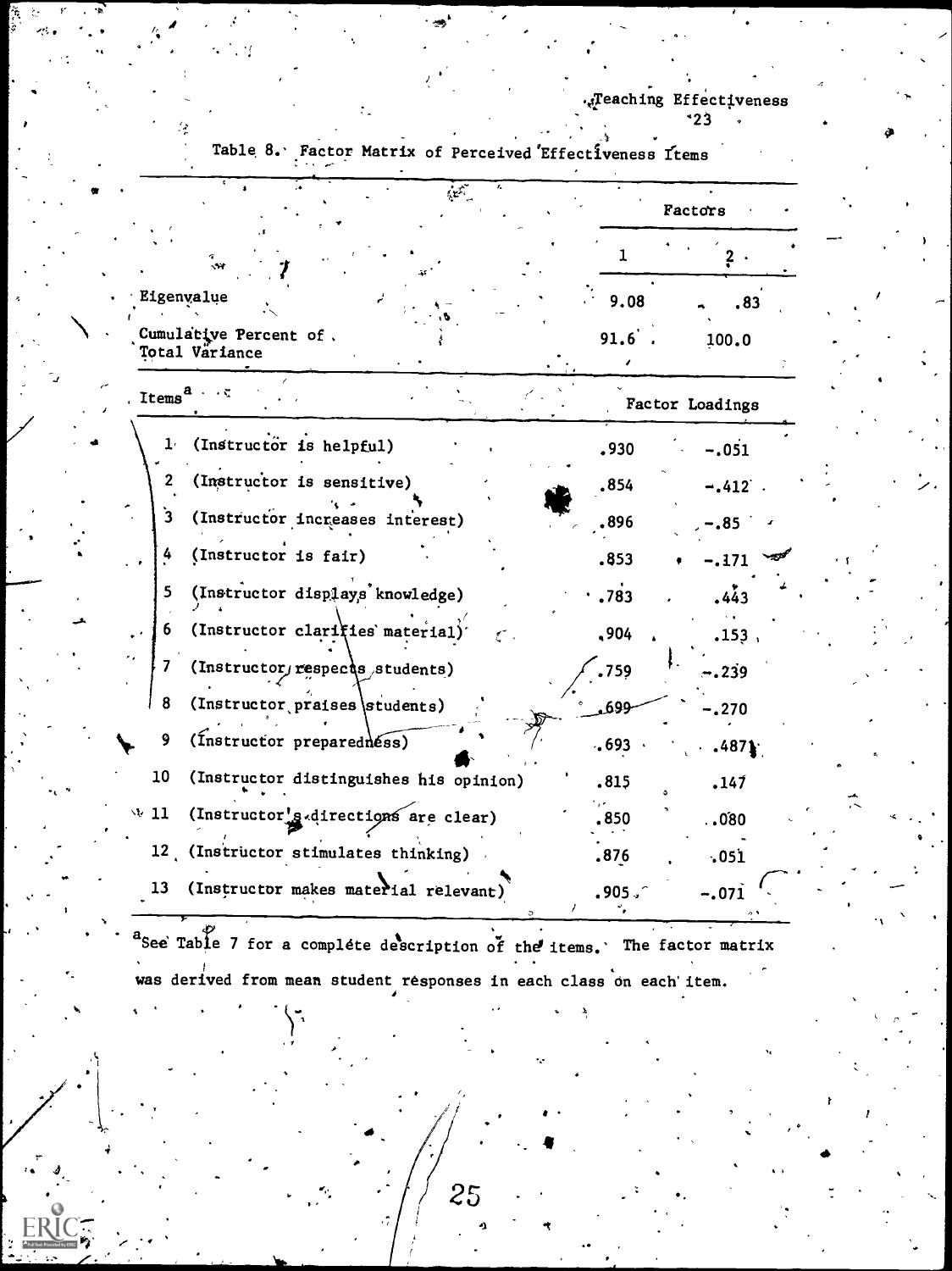|                                     | Table 9. Pearson-Moment Correlations, Means, and Standard Deviations |                           |                                                                           |                          |                  |            |                                          |             |                                 |  |
|-------------------------------------|----------------------------------------------------------------------|---------------------------|---------------------------------------------------------------------------|--------------------------|------------------|------------|------------------------------------------|-------------|---------------------------------|--|
| $\mathbf{r}_1$                      | 1,00                                                                 |                           |                                                                           |                          |                  |            |                                          |             |                                 |  |
| $\bullet$ $\beta$<br>x <sub>2</sub> | .34                                                                  | 1.00                      |                                                                           |                          |                  |            |                                          |             |                                 |  |
| $x_3$                               | .30                                                                  |                           | $-.14$ $>1.00$                                                            |                          |                  |            |                                          |             |                                 |  |
| $\mathbf{x}_4$                      | 36                                                                   | , 24<br>$\pmb{\varsigma}$ | $-.26$                                                                    | $\frac{1}{3}$ , 00       |                  |            |                                          |             |                                 |  |
| x <sub>5</sub>                      | 2/4                                                                  | .14                       | $-.16$                                                                    | .24                      | 1.00             |            |                                          |             |                                 |  |
| $\cdot x_6$                         | $.42\%$                                                              | .36                       | .07                                                                       | $\mathcal{C}_{20}^{\pm}$ | .17              | .1.00      |                                          |             |                                 |  |
| $\mathbf{x}_7$                      | .11                                                                  | .30·                      | , 18                                                                      | .05                      | .19              |            | $.34^{11}$ $M.00^{11}$                   |             |                                 |  |
| $x_8$                               | -.రీు                                                                | .09                       | ∕∸.Ì0                                                                     | .05                      | $\mathbf{\mu}$   | .14.       | .46                                      | 1.00        |                                 |  |
| $x_{9}$                             | $\frac{1}{2}$                                                        | .14                       | .02                                                                       | .01                      | .14              | $\cdot 06$ | . 69                                     | 86          | 1.00                            |  |
| $\overline{\overline{x}}$           | $x_1$                                                                | $\mathbf{x}_2$            | $\mathbf{x}_{3}$                                                          | $\mathbf{x}_\mathbf{z}$  | $x^2$            | $x_6$      | $x_7$                                    | $x_{8}$     | $x_{9}$                         |  |
| <b>SD</b>                           | 1:29<br>.45                                                          | 1.79<br>.41               | 1.44<br>4,50                                                              | . 61 ،<br>.49            | $-0.03$ .<br>.60 | .40<br>.70 | .00<br>.81                               | 2, 30       | 52.77                           |  |
| $N^{\mathbf{a}}$                    | 175                                                                  | 183                       | 192                                                                       | 190                      | 179              | $181 -$    | $\frac{192}{ }$                          | . 39<br>192 | 5.26<br>192                     |  |
| $X_1$                               | = Race $(1 = \text{nonblack}; 2)$ = black)                           |                           |                                                                           |                          |                  |            | $X_{6}$ = Active Involvement of Students |             | as Instructional Strategy       |  |
| $X_{2}$                             | Education Courses                                                    |                           | $(1 + n$ gne; $2 = 1$ of more)                                            |                          |                  |            | $X_7$ = Proportion of Students who       |             | Participate in Class Activities |  |
|                                     | $X_2$ = Academic Degree Level                                        |                           | $(1$ = nondoctorate; 2 = doctorate) $X_{\alpha}$ = Average Expected Grade |                          |                  |            |                                          |             |                                 |  |
|                                     | $X_L$ = Reference Group, Identity                                    | black $college)$          | $(1 - \text{nonblack college}; 2)$                                        |                          |                  |            | = Perceived Teaching Effectiveness       |             |                                 |  |
|                                     | acceptance of the Open Admissions.<br>.Concept                       |                           |                                                                           |                          |                  |            |                                          |             |                                 |  |
|                                     |                                                                      |                           |                                                                           |                          |                  |            |                                          |             |                                 |  |
|                                     | Ns vary due to pair-wise deletion of missing data.                   |                           |                                                                           |                          |                  | 26         |                                          |             |                                 |  |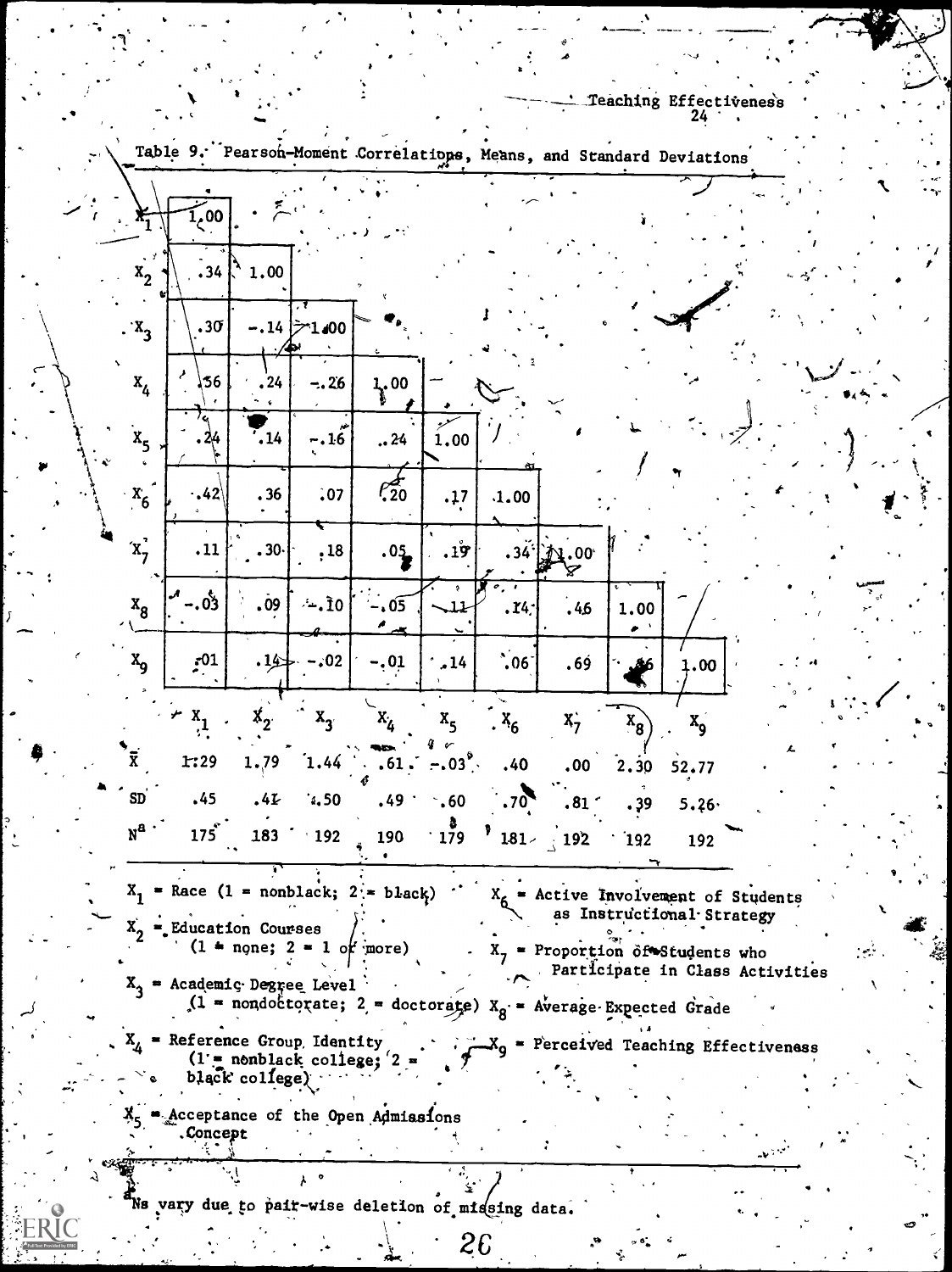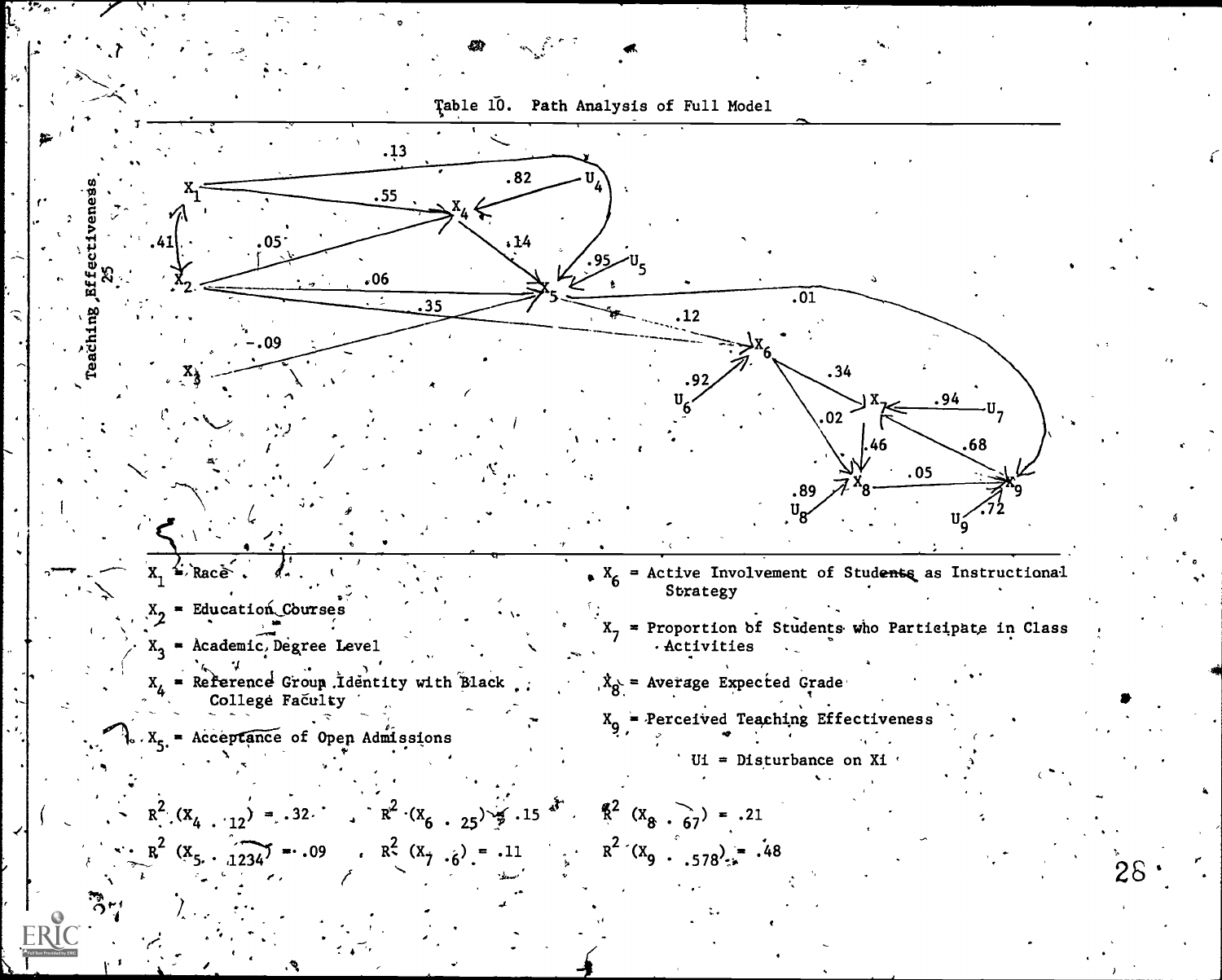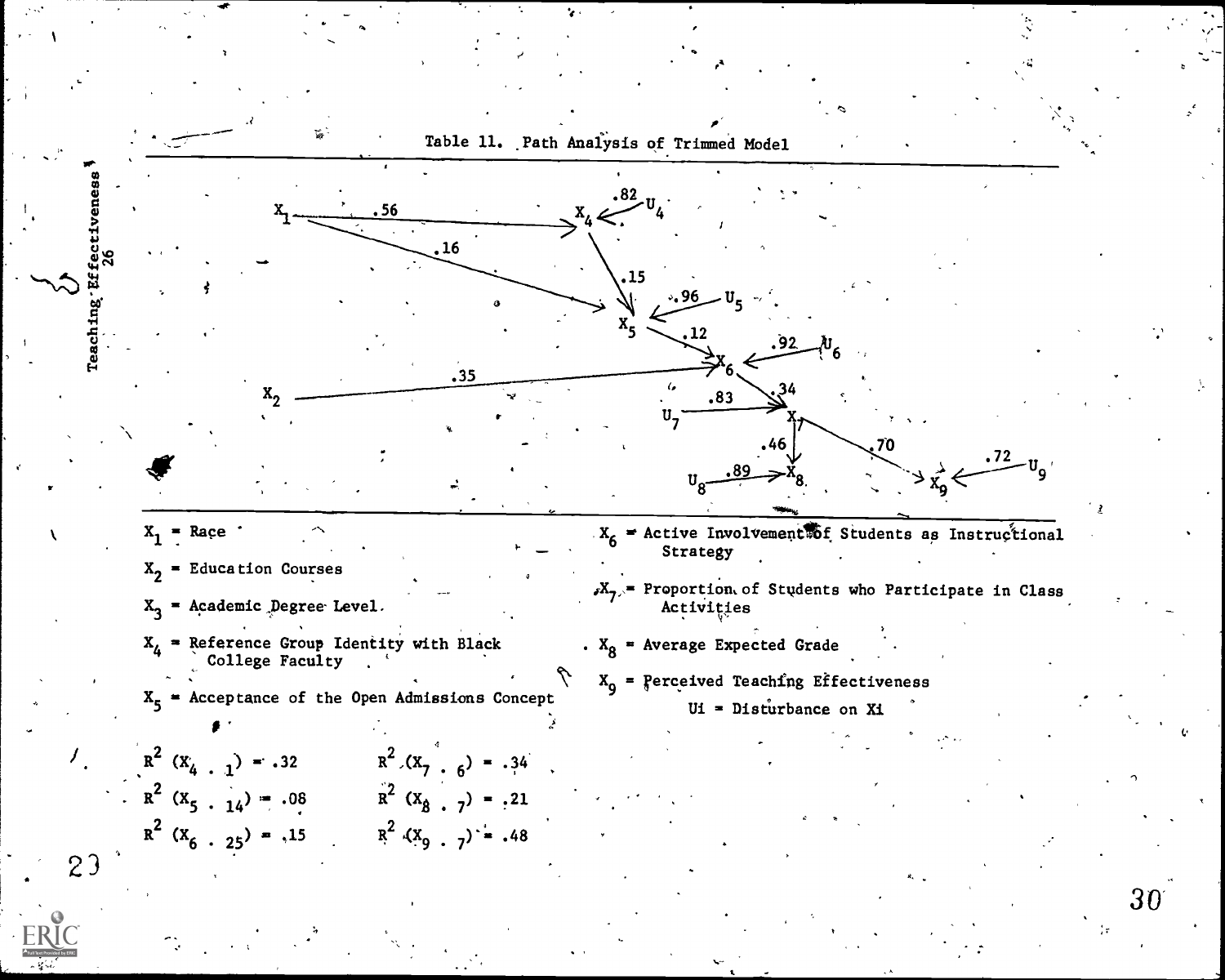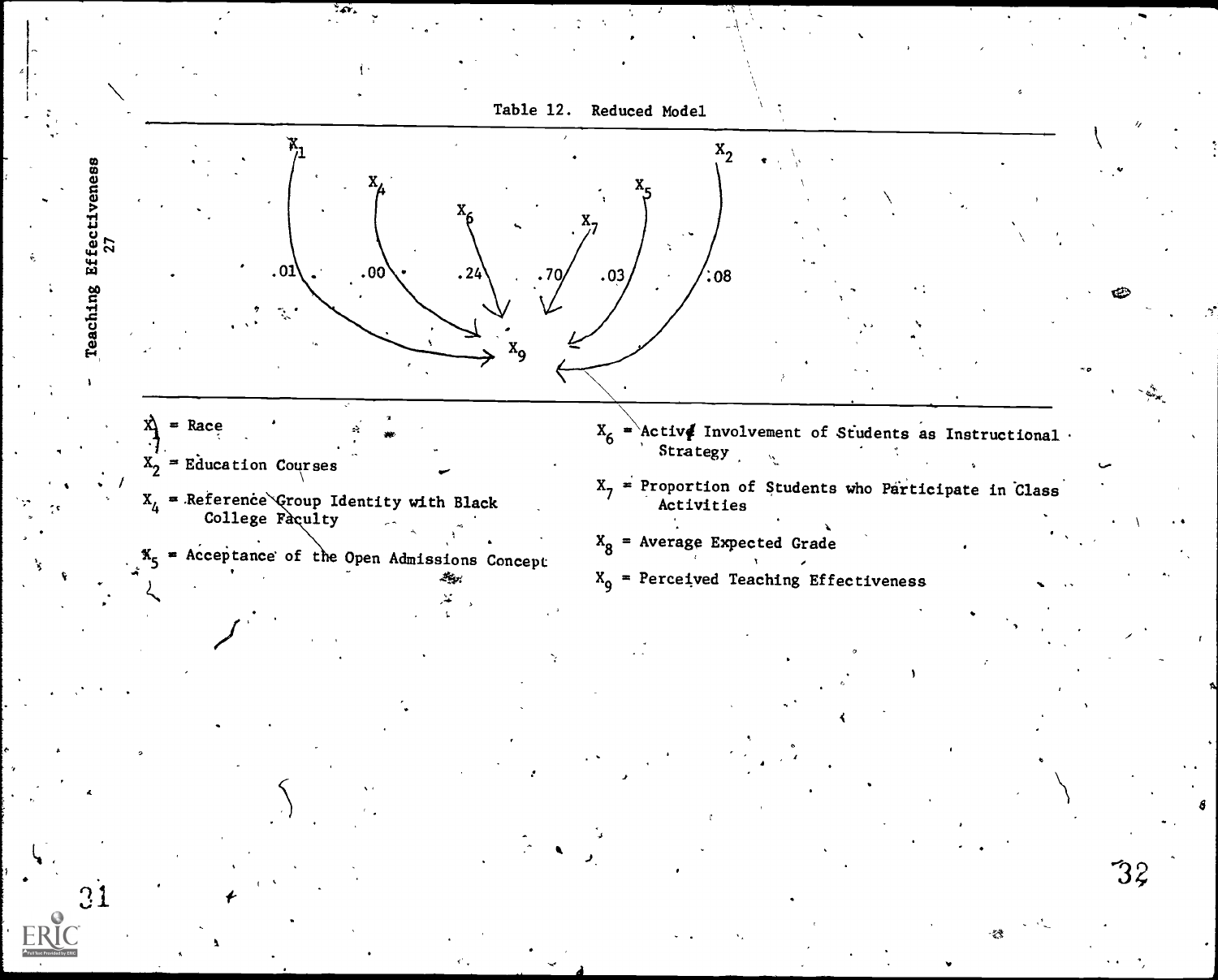